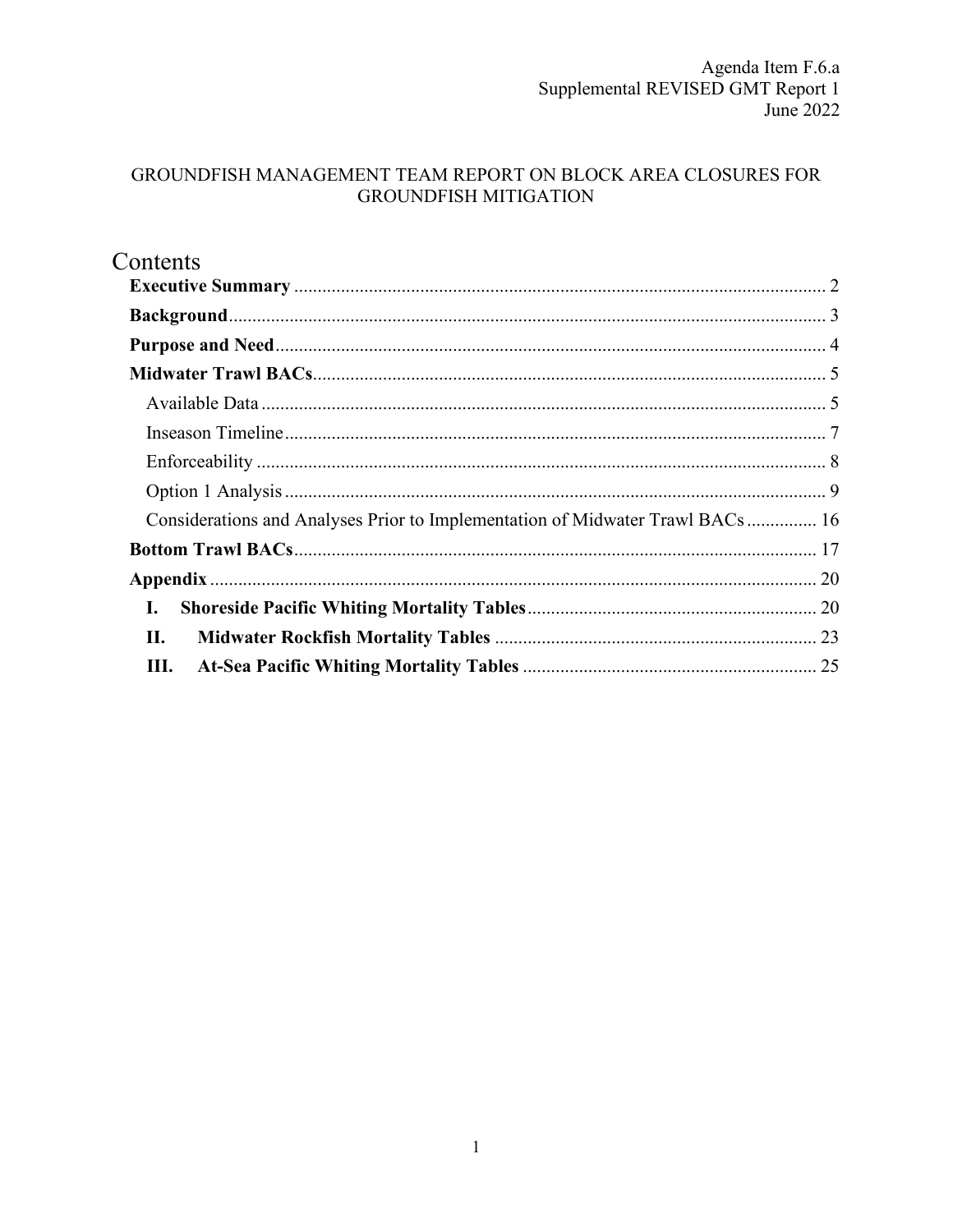# **Executive Summary**

In response to projected declines in Pacific spiny dogfish harvest specifications, the Council tasked the GMT with analyzing the development of midwater trawl Block Area Closures (BACs) for groundfish mitigation purposes, including groundfish bycatch minimization, coastwide, as well as bottom trawl BACs for groundfish mitigation purposes off Washington (WA). The development of these BACs is being considered as a new management measure (Action Item #12j) in the 2023- 24 harvest specifications package so that these spatial tools would be available for catch control use starting in 2023. BACs should be considered a last-resort measure behind industryimplemented avoidance measures and, compared to Rockfish Conservation Areas (RCAs), are designed to be short-term catch control tools rather than to provide long-term protections. For both types of trawl gear, BACs could be implemented within tribal Usual and Accustomed (U&A) fishing areas but would only apply to non-tribal vessels.

Bottom trawl BACs for groundfish mitigation off WA were already analyzed as part of Amendment 28. Those BACs would apply to vessels using bottom trawl gear in the Shorebased Individual Fishing Quota (IFQ) Program. Prior analysis considered landings data, not discards, and indicated that catch composition varied by both depth and latitude, concluding that more specific and situational analyses would be needed to choose which depth and latitudes should be closed to meet specific needs.

Midwater trawl BACs could apply to any combination of four sectors that use midwater trawl gear: shoreside whiting, midwater rockfish (i.e., non-whiting), at-sea Mothership (MS), and at-sea Catcher-Processor (CP). Fleet characteristics, catch patterns, and data availability vary by sector. Therefore, considerations for when and how to implement BACs, as well as the groundfish impacts from BACs, may also vary between sectors.

Situationally specific analyses will be necessary prior to implementation of future BACs. Such analyses would use the best available fishery information, which may include catch location data, landings, logbook information, and historical discard estimates. Haul-level catch location data, including fishing depth and bottom depth, are available inseason for the two at-sea sectors through the At-Sea Hake Observer Program (A-SHOP). For the shoreside whiting and midwater rockfish sectors, both sectors of the Shorebased IFQ Program, haul-level catch location data are only available the following year through the West Coast Groundfish Observer Program (WCGOP) and Electronic Monitoring (EM) Program, and only fishing depth is reported. For those sectors, trawl logbook information is available inseason as well as fish receiving tickets, which report trip-level catches by IFQ management area.

Based on aggregated historical mortality estimates and the analysis included in this report, the GMT concluded that midwater trawl BACs may be warranted and/or effective at controlling catches for only a handful of the 80+ groundfish species in the [Groundfish Fishery Management](https://www.pcouncil.org/documents/2016/08/pacific-coast-groundfish-fishery-management-plan.pdf/)  [Plan \(FMP\),](https://www.pcouncil.org/documents/2016/08/pacific-coast-groundfish-fishery-management-plan.pdf/) including Pacific spiny dogfish, widow rockfish, and rougheye/blackspotted rockfish. Impacts to protected species (e.g., salmonids) from a BAC will depend on the precise location of the BAC but have the possibility of shifting effort into areas of higher salmon bycatch if implemented seaward of 200 fathoms. Midwater trawl BACs are likely to impact the four sectors disproportionately due to differences in horsepower, their ability to travel to areas outside of the closure, and their ability to switch between sectors.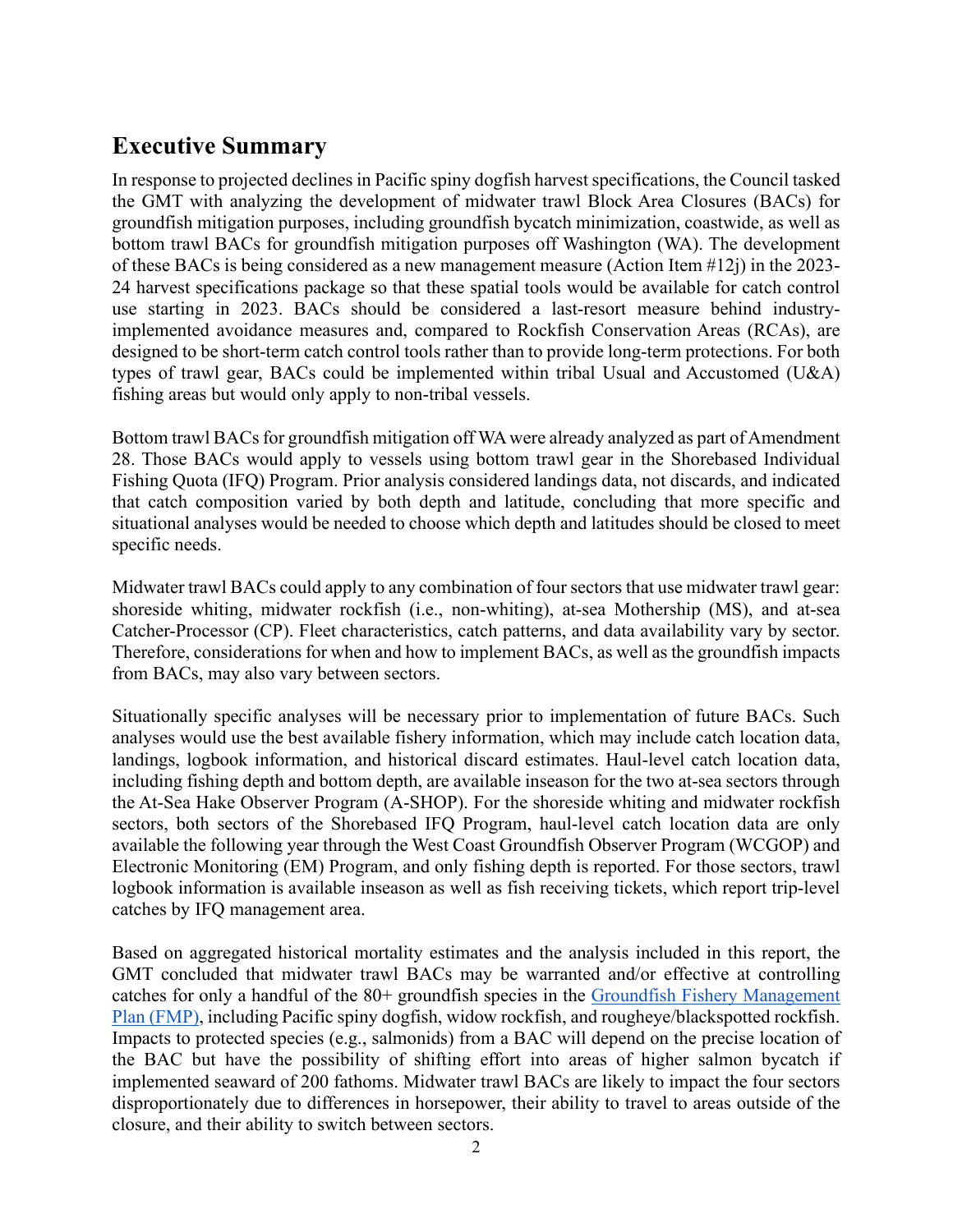Finally, the GMT provides a non-exhaustive list of situationally specific considerations and analyses the Council will need to undertake prior to implementation. Such detailed analyses are impossible at this time given the number of possible combinations of latitude and depth the Council could employ in implementing a BAC, along with the 80+ species for which BACs could be used.

# <span id="page-2-0"></span>**Background**

At their March 2022 meeting, the Council recommended that the GMT analyze the use of spatial management tools, including Bycatch Reduction Areas (BRAs) and BACs, to minimize Pacific spiny dogfish bycatch given expected declines in the annual catch limit (ACL) and, therefore, a higher risk of exceedance. In April 2022, the Council directed the GMT and Council staff to continue to develop and analyze BACs for catch minimization of any groundfish species by midwater and bottom trawl gears off all three states, as outlined in [Agenda Item F.4.a,](https://www.pcouncil.org/documents/2022/03/f-4-a-supplemental-gmt-report-2.pdf/)  [Supplemental GMT Report 2, April 2022.](https://www.pcouncil.org/documents/2022/03/f-4-a-supplemental-gmt-report-2.pdf/)

### BACs are defined as:

"a type of groundfish conservation area… bounded on the north and south by commonly used geographic coordinates… and on the east and west by the EEZ, and boundary lines approximating depth contours, defined with latitude and longitude coordinates at  $\frac{8}{660.71}$ through [660.74](https://www.ecfr.gov/current/title-50/section-660.74) (10 fm through 250 fm), and [§ 660.76](https://www.ecfr.gov/current/title-50/section-660.76) (700 fm)," [\(50 CFR 660.111 "Block](https://www.ecfr.gov/current/title-50/chapter-VI/part-660/subpart-D/section-660.111#p-660.111(Block%20area%20closures%20or%20BACs))  [area closures or BACs"\)](https://www.ecfr.gov/current/title-50/chapter-VI/part-660/subpart-D/section-660.111#p-660.111(Block%20area%20closures%20or%20BACs)).

BACs have been previously analyzed during two separate actions: [Amendment 28 to the FMP](https://media.fisheries.noaa.gov/dam-migration/feis-groundfish-am28-7-19.pdf) and the [Endangered Species Act Mitigation Measures for Salmon](https://www.pcouncil.org/documents/2019/10/agenda-item-h-9-attachment-1-revised-initial-review-draft-preliminary-preferred-alternatives-regulatory-impact-review-for-proposed-endangered-species-act-salmon-bycatch-mitigation-measures-under.pdf/) (hereafter "Salmon Mitigation Item"). Amendment 28 analyzed BACs in association with opening the bottom trawl RCA, and the Salmon Mitigation Item added midwater trawl BACs for the purpose of salmon mitigation off OR and CA. Both actions allowed for the development of BACs in tribal U&As, but their use would only apply to non-tribal vessels. This policy would also apply to midwater and bottom trawl BACs developed under this action. In addition, neither midwater nor bottom trawl BACs implemented as part of this action would apply to vessels using non-groundfish trawl gear.

As part of Amendment 28, BACs were adopted for bottom trawl gear off of Oregon (OR) and California (CA) out to 700 fathoms, because bottom trawling had already been closed between 700 fathoms and the Exclusive Economic Zone (EEZ). Although not included in the final action, Amendment 28 did include BACs off WA in the range of alternatives. As a result of the Salmon Mitigation Item, midwater trawl BACs for salmon mitigation purposes are available for implementation from the shoreline to the outer boundary of the EEZ off OR and CA and out to 250 fathoms off WA. Table 1 lists the depth and latitude boundary lines currently described in federal regulation that the Council could use to establish the outer boundaries of a BAC used to mitigate groundfish catch by midwater and/or bottom trawl gear.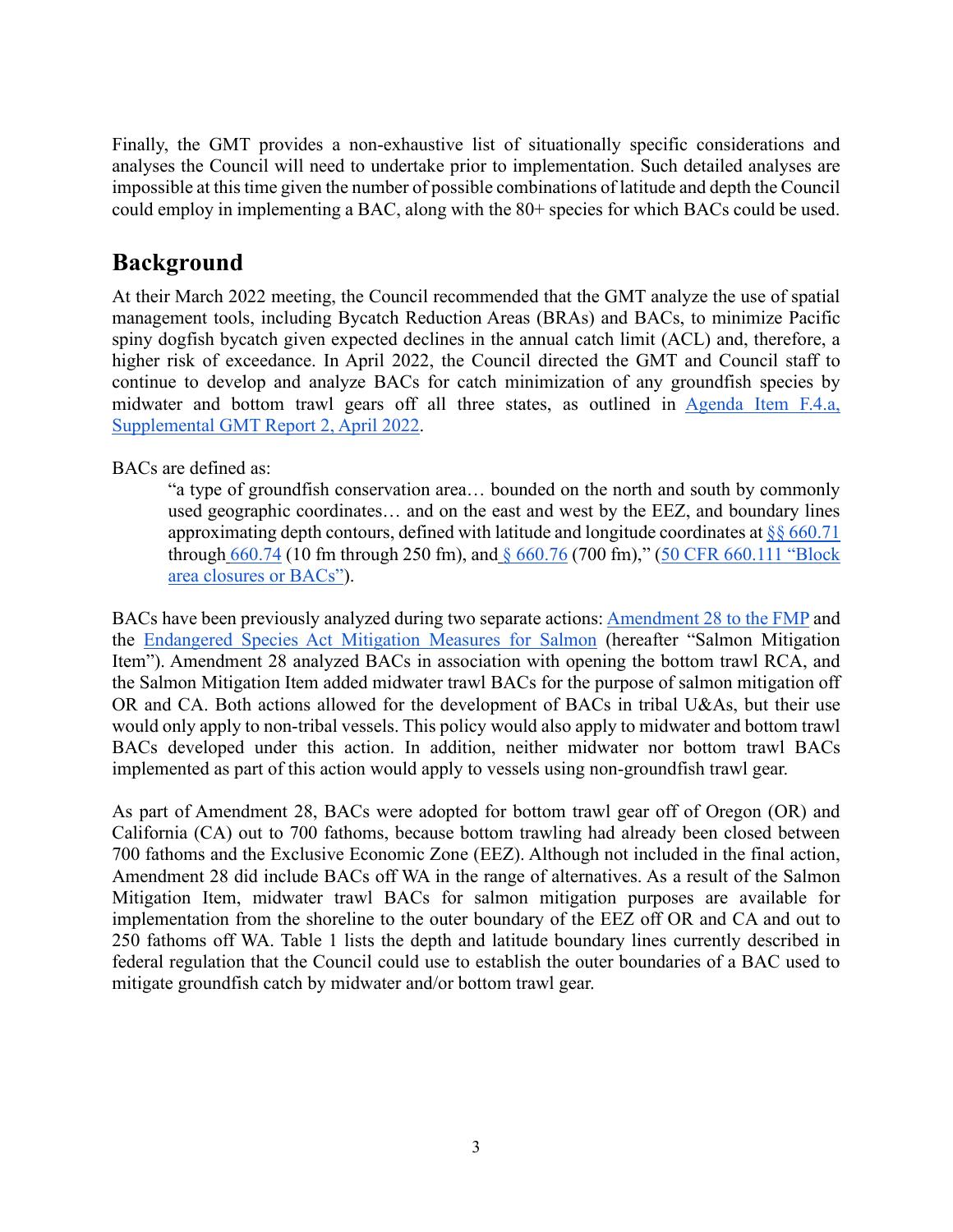**Table 1. Depth and latitude boundaries in regulation that would be available for use when implementing a BAC under this action (adopted from Table 2-4, [Changes to Pacific Coast Groundfish](https://media.fisheries.noaa.gov/dam-migration/feis-groundfish-am28-7-19.pdf)  [Essential Fish Habitat Conservation Areas and Boundaries of the Trawl Gear Rockfish Conservation](https://media.fisheries.noaa.gov/dam-migration/feis-groundfish-am28-7-19.pdf)  [Area\)](https://media.fisheries.noaa.gov/dam-migration/feis-groundfish-am28-7-19.pdf)**

| <b>State</b> | <b>Commonly Used Geographic Coordinates (50 CFR</b><br>660.11)                                                                                                                                                                                                                                                                                                                                                                                                               | <b>Boundary Lines</b><br><b>Approximating Depth</b><br><b>Contours (50 CFR 660.71-74)</b>                                                                                               |
|--------------|------------------------------------------------------------------------------------------------------------------------------------------------------------------------------------------------------------------------------------------------------------------------------------------------------------------------------------------------------------------------------------------------------------------------------------------------------------------------------|-----------------------------------------------------------------------------------------------------------------------------------------------------------------------------------------|
| Washington   | U.S./Canada Border, northern boundary of EEZ,<br>Cape Alava, WA—48°10.00' N. lat.,<br>Queets River, WA-47°31.70' N. lat.,<br>Pt. Chehalis, WA—46°53.30' N. lat.,<br>Leadbetter Point, WA—46°38.17' N. lat.,<br>Columbia River (WA/OR Border)—46°16.00' N. lat.                                                                                                                                                                                                               | 10 fm, 20 fm, 25 fm, 25 fm<br>modified, 30 fm, 50 fm, 60 fm,<br>75 fm, 100 fm, 125 fm, 150 fm,<br>150 modified, 180 fm, 200 fm,<br>200 fm modified, 250 fm, 250<br>fm modified          |
| Oregon       | Cape Falcon, OR $-45^{\circ}46.00'$ N. lat.,<br>Cape Lookout, OR-45°20.25' N. lat.,<br>Cascade Head, OR-45°03.83' N. lat.,<br>Heceta Head, OR-44°08.30' N. lat.,<br>Cape Arago, OR-43°20.83' N. lat.,<br>Cape Blanco, OR-42°50.00' N. lat.,<br>Humbug Mountain-42°40.50' N. lat.,<br>Marck Arch, OR-42°13.67' N. lat.                                                                                                                                                        | 20 fm, 25 fm, 25 fm modified,<br>30 fm, 40 fm, 50 fm, 60 fm, 75<br>fm, $100$ fm, $125$ fm, $150$ fm,<br>150 fm modified, 180 fm, 200<br>fm, 200 fm modified, 250 fm,<br>250 fm modified |
| California   | Oregon/California border—42°00.00' N. lat.,<br>Cape Mendocino, CA—40°30.00' N. lat.,<br>North/South management line—40°10.00' N. lat.,<br>Cape Vizcaino, CA-39°44.00' N. lat.,<br>Point Arena, CA-38°57.50' N. lat.,<br>Point San Pedro, CA-37°35.67' N. lat.,<br>Pigeon Point, CA-37°11.00' N. lat.,<br>Año Nuevo, CA - 37°07.00' N. lat.,<br>Point Lopez, CA-36°00.00' N. lat.,<br>Point Conception, CA-34°27.00' N. lat.,<br>U.S./Mexico Border, southern boundary of EEZ | 30 fm, 40 fm, 50 fm, 60 fm, 75<br>fm, 100 fm, 125 fm, 150 fm,<br>150 fm modified, 180 fm, 200<br>fm, $200$ fm modified, $250$ fm,<br>250 fm modified                                    |

## <span id="page-3-0"></span>**Purpose and Need**

The purpose of this action is to expand and create more flexibility around BAC use so that this management tool can be used coastwide in the bottom trawl and midwater trawl fleets to mitigate groundfish impacts, as needed. This action would allow the Council to implement BACs that are applicable to any combination of midwater or bottom trawl sectors (i.e., shoreside whiting IFQ, midwater rockfish IFQ, at-sea MS, at-sea CP, or bottom trawl IFQ). This action would also align the outermost available depth boundaries (i.e., shoreline to 700 fathoms) across all midwater and bottom trawl BACs used for groundfish mitigation purposes.

This action is needed because the Council does not currently have appropriate spatial tools to mitigate trawl-based groundfish catches of non-overfished species such as Pacific spiny dogfish, which exhibit spatial and seasonal aggregations, while also minimizing economic impacts to the fishing industry. The GMT found that implementing BRAs or modifying the trawl RCA would likely be overly restrictive and less effective than BACs for accomplishing this goal [\(Agenda Item](https://www.pcouncil.org/documents/2022/03/f-4-a-supplemental-gmt-report-2.pdf/)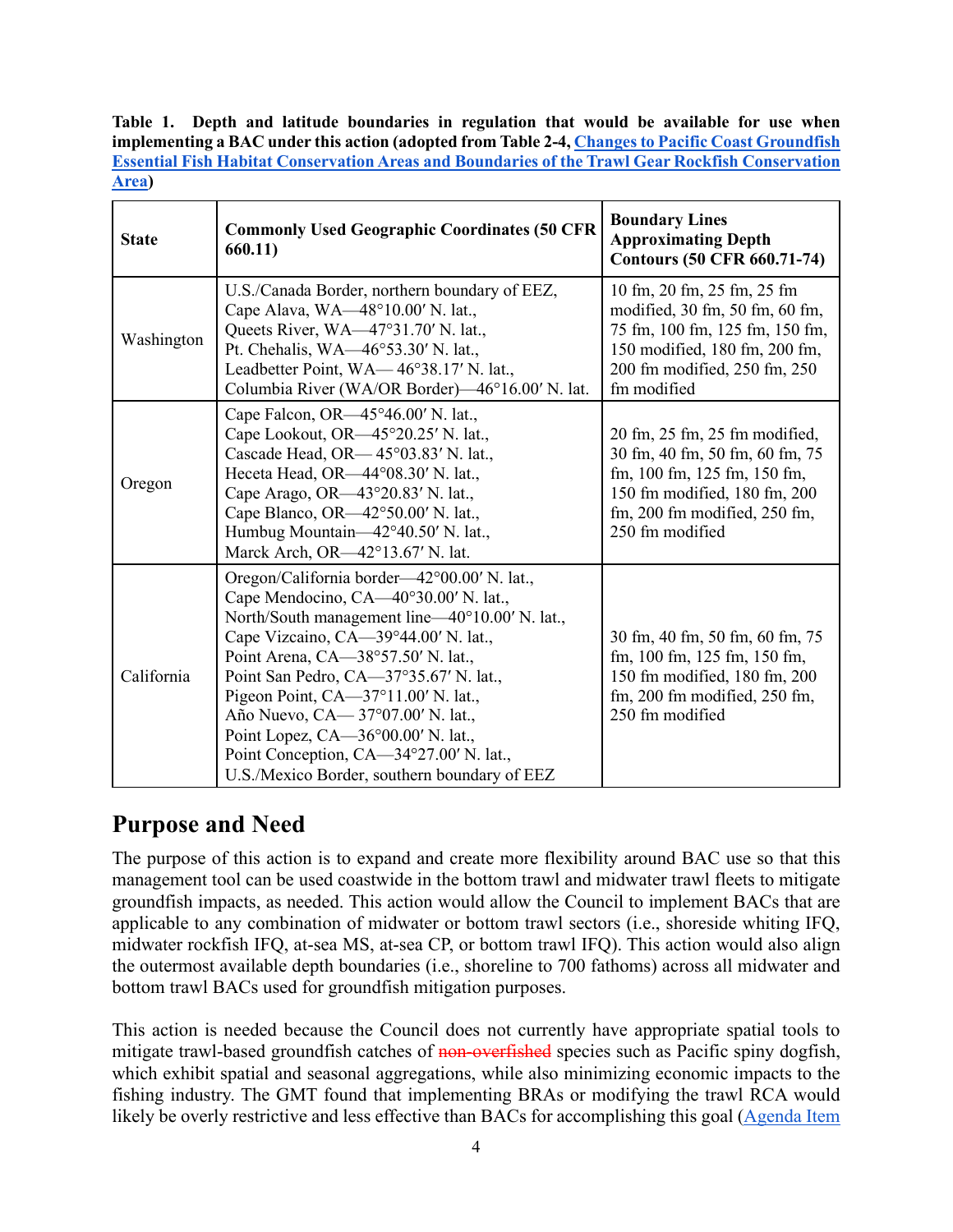[F.4.a, Supplemental GMT Report 2, April 2022\)](https://www.pcouncil.org/documents/2022/03/f-4-a-supplemental-gmt-report-2.pdf/). Unlike BRAs, BACs are bound by both depth contours and latitudinal lines. They can be implemented inseason or preseason to control catch of groundfish or protected species but should be considered a last-resort measure behind industryimplemented avoidance measures. Additionally, BACs are intended to be inseason or preseason management tools for controlling harvest of target or non-target species, but they are not intended to be used for habitat protection because of their flexible nature.

# <span id="page-4-0"></span>**Midwater Trawl BACs**

BACs have been analyzed and are currently in regulation for salmon mitigation purposes by midwater trawl gear [\(Agenda Item H.9, Attachment 1 \(Revised\), November 2019\)](https://www.pcouncil.org/documents/2019/10/agenda-item-h-9-attachment-1-revised-initial-review-draft-preliminary-preferred-alternatives-regulatory-impact-review-for-proposed-endangered-species-act-salmon-bycatch-mitigation-measures-under.pdf/). However, given that up to 74 percent of annual Pacific spiny dogfish mortality is attributed to midwater trawl gear, the GMT believes that the application of BACs to groundfish as a mechanism of catch control may be warranted. Although the impetus for developing midwater trawl BACs was Pacific spiny dogfish bycatch minimization, the GMT sees merit in developing them for use in minimizing catches of any groundfish species, as needed. As part of this analysis, the GMT identified key stocks from each midwater trawl sector that may warrant a BAC in the near future to give the Council a sense of the realistic scope of this action. The GMT offers the following options for the development of midwater trawl BACs:

- Status Quo: BACs cannot be used for the purposes of groundfish catch mitigation by midwater trawl gear. Potential use of BACs to mitigate salmon bycatch would remain status quo.
- Option 1: BACs can be used inseason, or preseason, to mitigate groundfish catches by midwater trawl gear at certain times and across a variety of depths and latitudes coastwide and shoreward of 700 fathoms. Potential use of BACs to mitigate salmon bycatch would remain status quo.

The GMT considered whether to extend the ability to implement BACs out to the EEZ but concluded that little to no fishing by midwater trawl vessels occurs beyond 700 fathoms and that the spatial extent of midwater trawl BACs should align with those of bottom trawl BACs, which are currently available out to 700 fathoms off Oregon and California, to reduce complexity in regulations to the extent practicable. As with bottom trawl BACs described above, it is the GMT's intent that BACs under this action could be implemented within tribal U&As but would only apply to non-tribal vessels, which aligns with intent of the Salmon Mitigation Item and therefore reduces regulatory complexity.

## <span id="page-4-1"></span>Available Data

The Council will want to consider the types of data available to inform implementation of a sectorspecific or trawl-wide BAC. Data types and availability vary across the midwater trawl sectors. The only groundfish sectors that use midwater trawl gear are the shoreside Pacific whiting IFQ, midwater rockfish IFQ, and at-sea Pacific whiting MS and CP sectors.

The Salmon Mitigation Item, which analyzed BACs for salmon mitigation purposes by midwater trawl vessels, looked at salmon bycatch rates within specific depth bins, latitudinal bins, and months using WCGOP and EM haul-level data for the shoreside Pacific whiting fleet and A-SHOP haul-level observer data for the at-sea Pacific whiting fleet. Both data sources, along with aggregated mortality data (i.e., Groundfish Expanded Mortality Multiyear [GEMM]), are used in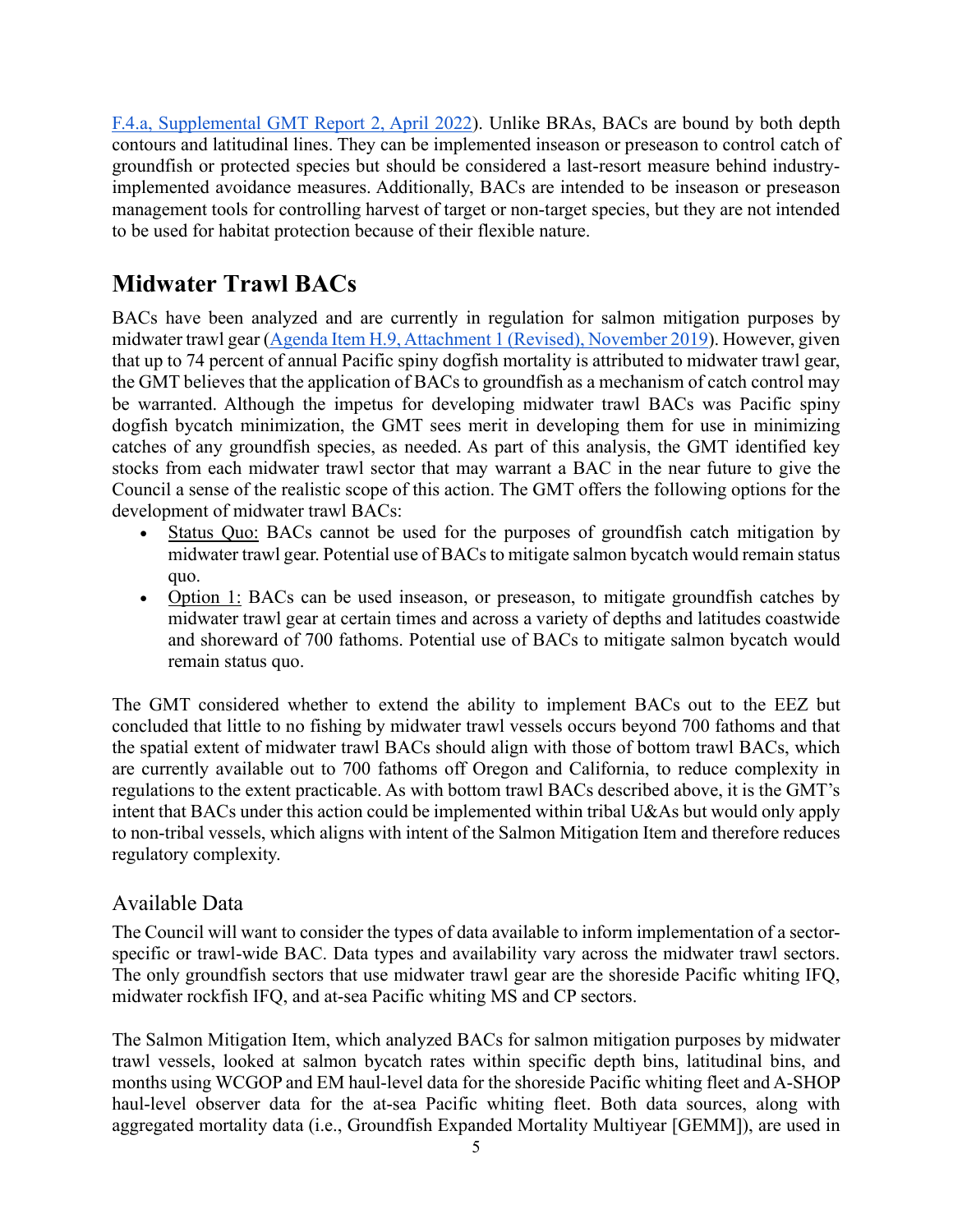this analysis to analyze potential groundfish impacts and identify key stocks that could warrant the use of BACs, at least in the 2023-24 biennium. The analysis for Amendment 28 qualitatively considered the scale of groundfish impacts using landings as a proxy, stratified by depth and latitude. However, landings are not as indicative of impacts to primarily discarded groundfish species such as Pacific spiny dogfish and, therefore, for the purposes of this analysis, are not considered a comprehensive metric of potential impacts.

However, it is worth noting that A-SHOP haul-level data includes fishing depth and bottom depth, whereas WCGOP haul-level data includes only fishing depth, therefore making it difficult to estimate where fishing occurs by shorebased IFQ vessels in relation to bottom depth boundaries available for use in BACs. Similarly, haul-level data is available at a finer scale for the at-sea sectors compared to the shoreside sector. Landings and discards are sorted and recorded at the haul-level for the at-sea sectors, while the shoreside whiting sector primarily does not sort at-sea while operating under maximized retention. This means that, while fishing locations are available from observer or logbook data in these sectors, catches are not directly attributed to a particular haul.

In addition to analyzing potential groundfish impacts from BACs as part of this action item, the Council will need to consider what data sources are available for tracking catches of groundfish species by midwater trawl gear inseason to determine the need for catch mitigation. Although total catch and location by midwater trawl vessels is only available inseason for the at-sea sectors (i.e., A-SHOP haul-level), the midwater trawl vessels in the shorebased IFQ fishery (whiting and nonwhiting) generally land 90-100 percent of groundfish bycatch due to maximized retention. This means that bycatch data by midwater trawl vessels in the shorebased IFQ fishery are currently available inseason using landings as a proxy for at least 90 percent of total bycatch. In addition, the Pacific Fisheries Information Network (PacFIN) is in the process of finalizing a comprehensive trawl groundfish logbook data table that will make trawl logbook data available inseason, which the GMT can use in conjunction with landings from fish receiving tickets to monitor inseason catches by midwater trawl vessels in the shorebased IFQ fishery. Table 2 below summarizes the data available for tracking groundfish landings in each of the trawl sectors, including location data as described in the next paragraph.

Data on catch location, which is important for informing any spatial management tool, varies even more widely by sector. If the previously mentioned inseason data sources indicate a high bycatch concern for any groundfish species, A-SHOP haul-level data is available inseason to analyze high bycatch locations by the at-sea sectors using average latitude per haul and average bottom depth per haul. For midwater trawl vessels in the shorebased IFQ fishery, trawl logbook data will be available inseason through the newly developed PacFIN data table and is likely to include data on catch location. However, the GMT has yet to see the finalized product and is unclear on precisely what will be reported. Fish receiving tickets (or landing receipts) for all IFQ landings report location of catch by IFQ management area (e.g., 36° N. lat. to 40° 10′ N. lat.) but not at a scale as fine as the geographic coordinates listed in Table 1 above. Fish receiving tickets also do not record fishing or bottom depth, but haul-level fishing depths are available the following year, along with groundfish discard estimates, as described in Table 3 below.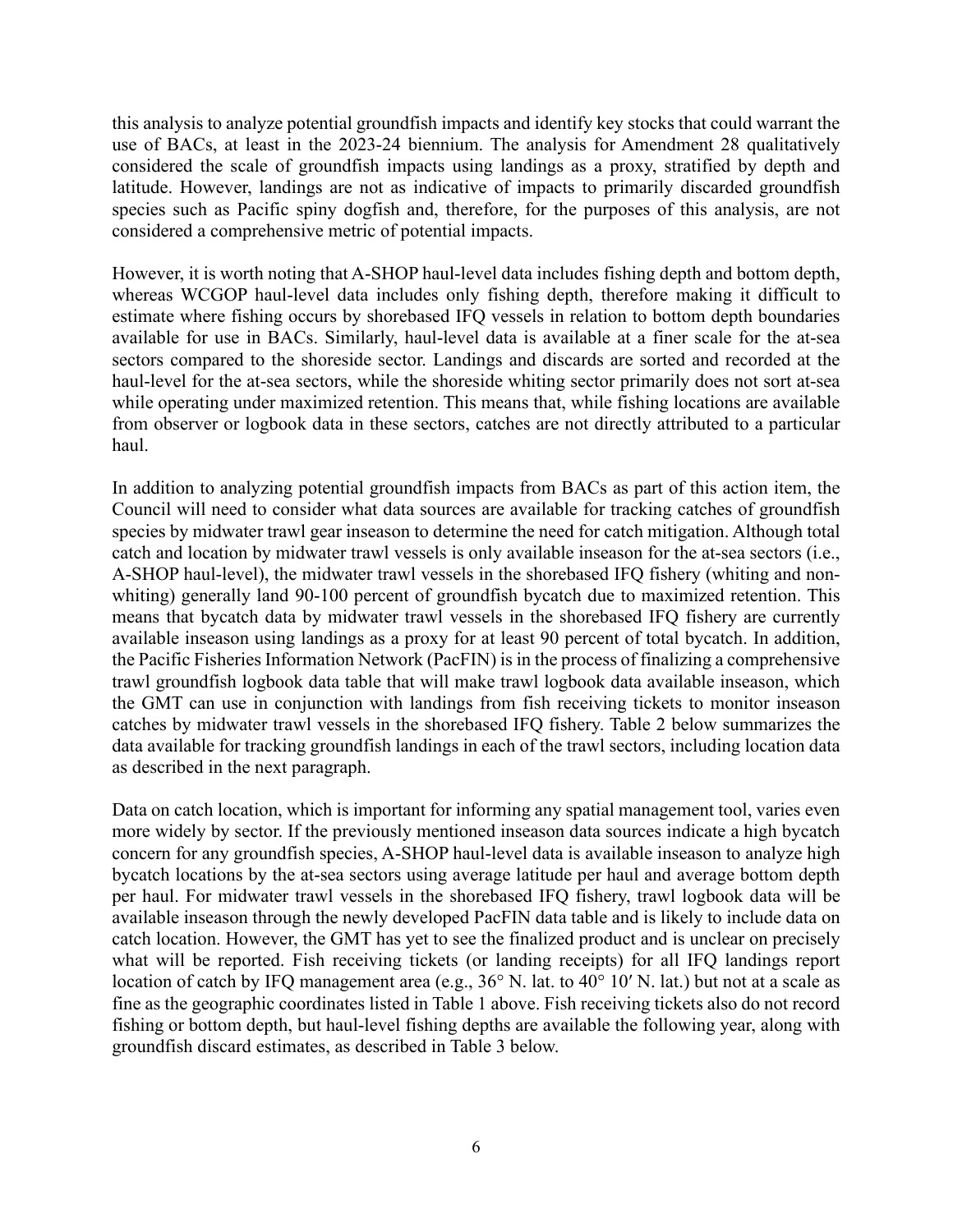| <b>Sector</b> | <b>Sub-Sector</b>                                 | <b>Reporting</b><br>Time | <b>Location Information</b><br>Available | <b>Source</b>                                                                |
|---------------|---------------------------------------------------|--------------------------|------------------------------------------|------------------------------------------------------------------------------|
|               | At-sea                                            | 24 hours                 | Haul-level coordinates &<br>bottom depth | A-SHOP                                                                       |
| Whiting       | Shoreside (IFQ)                                   | 24 hours                 | IFQ catch area at the trip level         | Fish receiving tickets<br>entered into PacFIN<br>with maximized<br>retention |
| Non-Whiting   | IFQ Midwater<br>Rockfish &<br><b>Bottom Trawl</b> | 24 hours                 | IFQ catch area at the trip level         | Fish receiving tickets<br>entered into PacFIN                                |

**Table 2. Summary of Current Landings Reporting Times and Available Data for Groundfish Species.**

**Table 3. Summary of Current Discarded Catch Reporting Times and Available Data for Groundfish Species.**

| <b>Sector</b>   | Sub-Sector                                        | <b>Reporting</b><br>Time | <b>Location Information Available</b>                                                                                                         | <b>Source</b>                                  |
|-----------------|---------------------------------------------------|--------------------------|-----------------------------------------------------------------------------------------------------------------------------------------------|------------------------------------------------|
|                 | At-sea                                            | 24 hours                 | Haul-level coordinates & bottom<br>depth                                                                                                      | A-SHOP                                         |
| Whiting         | Shoreside (IFQ)                                   | $\sim$ 1 week            | Logbooks available within $\sim$ 1 week.<br>Haul-level estimates of groundfish<br>discards and fishing depth available<br>the following year. | WCGOP & EM<br>(haul-level) & trawl<br>logbooks |
| Non-<br>Whiting | IFQ Midwater<br>Rockfish &<br><b>Bottom Trawl</b> | $\sim$ 1 week            | Logbooks available within $\sim$ 1 week.<br>Haul-level estimates of groundfish<br>discards and fishing depth available<br>the following year. | WCGOP & EM<br>(haul-level) & trawl<br>logbooks |

## <span id="page-6-0"></span>Inseason Timeline

The shorebased IFQ fishery is open year-round for vessels using bottom trawl gear. However, vessels using midwater trawl gear to target either whiting or non-whiting stocks in the IFQ fishery may only fish during the Pacific whiting primary season  $(50 \text{ CFR } 660.12(b)(1)(x))$  and  $50 \text{ CFR}$  $660.130(c)(3)(i)$ . The Pacific whiting primary season (shoreside and at-sea) opens April 15 south of 40° 30′ N. lat. and May 1 north of 40° 30′ N. lat. (starting 2023) and closes for a sector when that sector's Pacific whiting allocation is reached or projected to be reached. This means that, for all sectors using midwater trawl gear, the Council will not have sufficient inseason data at either the March or April Council meetings to assess the need for an inseason BAC applicable to midwater trawl gear.

Starting at the June Council meeting of any year, the Council will have access to total at-sea catch data, including discards, as well as shoreside whiting and midwater trawl fish ticket landings data and trawl logbook data. Starting in June 2023, the GMT can inform the Council of any species for which midwater trawl-based mortality could warrant a BAC to mitigate catches. The GMT also plans to include a Pacific spiny dogfish scorecard on inseason reports starting in June 2023. The Council could take routine action to implement a BAC applicable to midwater trawl gear at the June, September, or November Council meetings. However, the Pacific whiting sectors are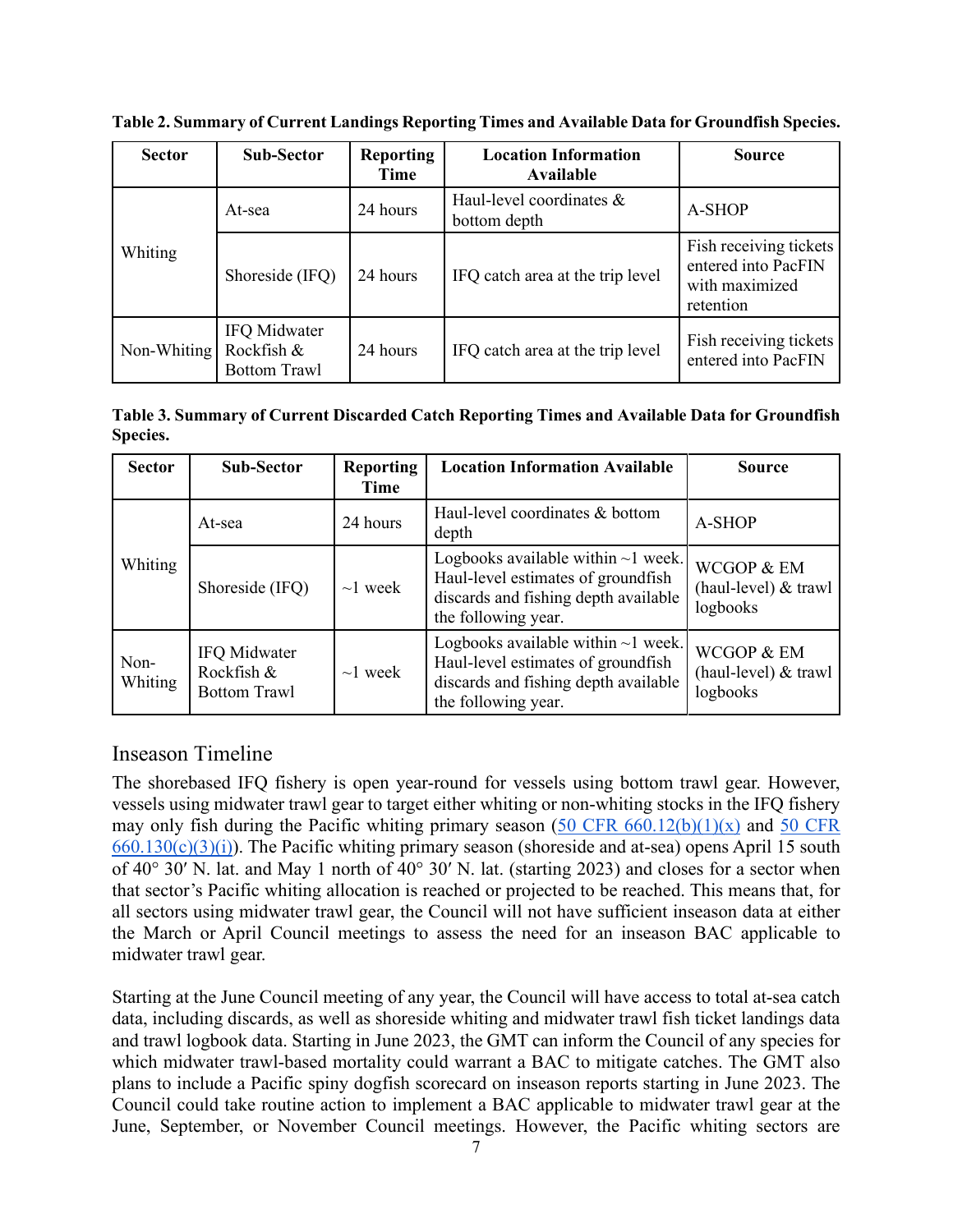generally done fishing by the end of November. Thus, the June and September Council meetings are the most reasonable candidates for Council action.

As discussed further below, bycatch rates for certain species of concern in the Pacific whiting fishery tend to increase as the season progresses, and therefore, taking action at the September Council meeting may be more effective at minimizing both bycatch and economic impacts to the Pacific whiting sectors. The GMT also notes that the "B season" of the Alaska pollock fishery, in which many Pacific whiting vessels also operate, lasts from June 10 to October 31. For this reason, taking action in June to implement a BAC applicable to a Pacific whiting sector may not be appropriate given that vessels are still fishing in the pollock fishery through the summer months. However, this will also depend on inseason bycatch rates and the sense of urgency to mitigate bycatch of a species.

Implementation could take an estimated one to two weeks, or up to four weeks the first time a BAC is implemented, after Council action. This means that, while National Marine Fisheries Service (NMFS) is in the process of finalizing implementation, the area will remain open to fishing for up to four weeks, and impacts to the species of concern from fishing within that area during that time will be uncertain. As such, the GMT again reminds the Council that industryimplemented avoidance and move-along measures are generally more responsive than NMFSimplemented spatial closures.

Prior to implementation, the Council will need to consider the length of time in which the BAC will be closed to fishing, whether up to a specified end date or through the remainder of the calendar year or fishing season. If the Council takes action in September, it may be reasonable to enact the closure through the remainder of the calendar year or fishing season. Conversely, if the Council wished to not close the area through the remainder of the year or season and, instead, specified an end date to the closure as part of its September action (e.g., October 31), the issue of reopening the area would not need to be revisited at the November Council meeting under inseason action.

## <span id="page-7-0"></span>Enforceability

BACs can be applied to multiple locations for different sectors and different purposes. Closing a BAC to fishing for a specific trawl sector requires the ability to enforce that prohibition for only the intended sector. For vessels required to operate using Vessel Monitoring System (VMS) equipment as described in [50 CFR 660.14\(b\),](https://www.ecfr.gov/current/title-50/chapter-VI/part-660/subpart-C/section-660.13#p-660.13(d)(4)(iv)(A)) a declaration report must be provided to NMFS. On the declaration report, the vessel must declare which sector they are fishing within for that trip and any similar trip consecutively thereafter, until a new gear or monitoring type is used or until the vessel intends to fish in a different sector. Relevant to this action, a vessel may declare that it is fishing in one of the following sectors, among others listed at  $\delta$  50 CFR 660.13(d)(4)(iv)(A):

- Limited entry midwater trawl, non-whiting shorebased IFQ
- Limited entry midwater trawl, Pacific whiting shorebased IFQ
- Limited entry midwater trawl, Pacific catcher/processor sector
- Limited entry midwater trawl, Pacific whiting mothership sector
- Limited entry bottom trawl, shorebased IFQ

This means that it is possible to enforce a sector-specific midwater or bottom trawl BAC for one of the sectors listed above. However, it is worth noting that vessels operating in the shorebased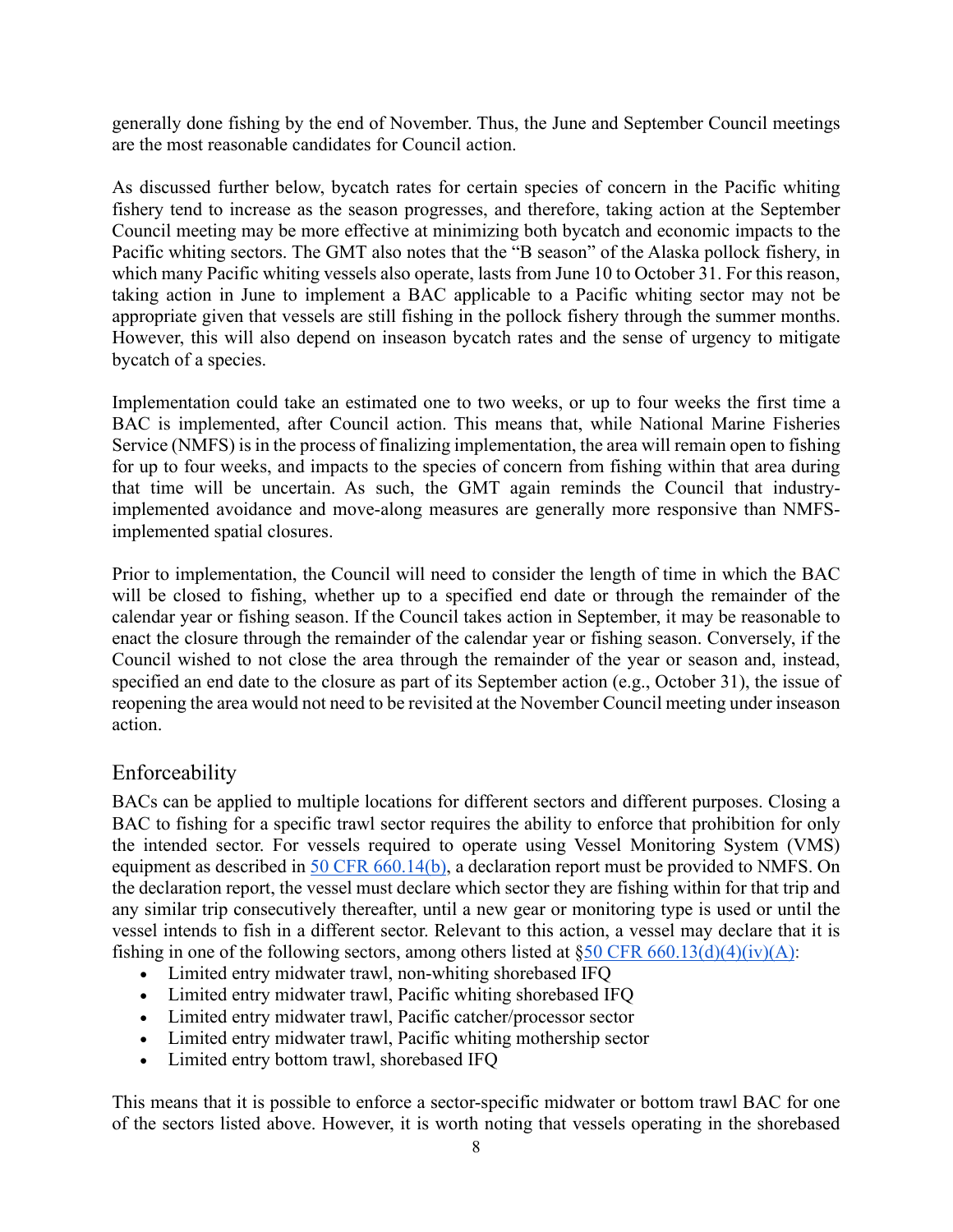IFQ program may change their gear-associated declaration (i.e., midwater or bottom trawl) while at sea ( $\S$ 50 CFR 660.13(d)(1)(i)). Additionally, limited entry midwater trawl vessels targeting Pacific whiting may change their declarations while at sea between the Pacific whiting shorebased IFQ sector and the MS sector  $(\S 50 \text{ CFR } 660.13(d)(1)(ii))$ . Currently, the trawl RCA is closed to bottom trawl gear but not to midwater trawl gear, suggesting that this flexibility between gear and sector declarations while at sea may not pose issues with sector-specific BAC enforcement.

## <span id="page-8-0"></span>Option 1 Analysis

Unlike the Salmon Mitigation Item, in which salmonids were the only bycatch species analyzed, this action would allow the implementation of BACs to mitigate catches of any of the groundfish species listed in Table 3-1 of the FMP. This management measure would only apply to those species actively managed under the Groundfish FMP and would not apply to other species (e.g., Ecosystem Component species). The intent of implementing a BAC inseason would be to minimize catches of one or more species to the greatest extent possible while minimizing economic impacts to the fisheries. Therefore, the Council should consider the extent to which midwater trawl gear contributes to overall groundfish mortality for the species when determining whether a midwater trawl BAC is appropriate for minimizing catches.

It is difficult to estimate and capture potential impacts for all groundfish species impacted by a midwater trawl BAC, but the tables in the Appendix of this document attempt to narrow down the scope of groundfish species that may warrant the need for a sector-specific midwater trawl BAC. This is done by calculating the proportion to which each IFQ sector (whiting and non-whiting) and the combined at-sea sectors contribute to total mortality. For those species in which the sector has contributed 20 percent or more of total mortality for at least two years since 2016, the GMT further estimated the extent to which that sector's catches poses a risk to those species' ACLs (or ACL contributions for species in a complex) in 2023 by comparing the recent five-year average mortality in that sector to the 2023 ACL (Council's final preferred alternative, as of April 2022). The greater the proportion that a specific sector contributes to total mortality, and to the species' ACL, the more effective a sector-specific BAC is likely to be, depending on species-specific characteristics like aggregation patterns and seasonal overlap with the fishery.

Pacific whiting was not included in this analysis, because it is the target stock for the majority of vessels using midwater trawl gear, and if any of the at-sea or shoreside whiting sectors reach their sector-specific Pacific whiting allocation, that sector is required to cease fishing for the remainder of the season  $(\S 50 \text{ CFR } 660.131(b)(2)(iii))$ . This ensures that the Pacific whiting Total Allowable Catch (TAC) for the United States is not exceeded thereby eliminating the need for spatial catch control measures such as a BAC.

The analysis uses 2011-2020 mortality data from the GEMM database and is categorized into the shoreside Pacific whiting IFQ sector, the midwater rockfish (i.e., non-whiting) IFQ sector, and the combined at-sea Pacific whiting sectors. The GMT chose these categories, because the target strategy between the two IFQ sectors are different enough to impact bycatch rates, and both IFQ sectors operate differently from the at-sea MS and CP sectors. Although there are some operational, and therefore bycatch, differences between the MS and CP sectors, the GMT ultimately chose to combine the two given that they operate under combined sector set-asides and have generally similar bycatch amounts. Differences in at-sea sector operations are also discussed under the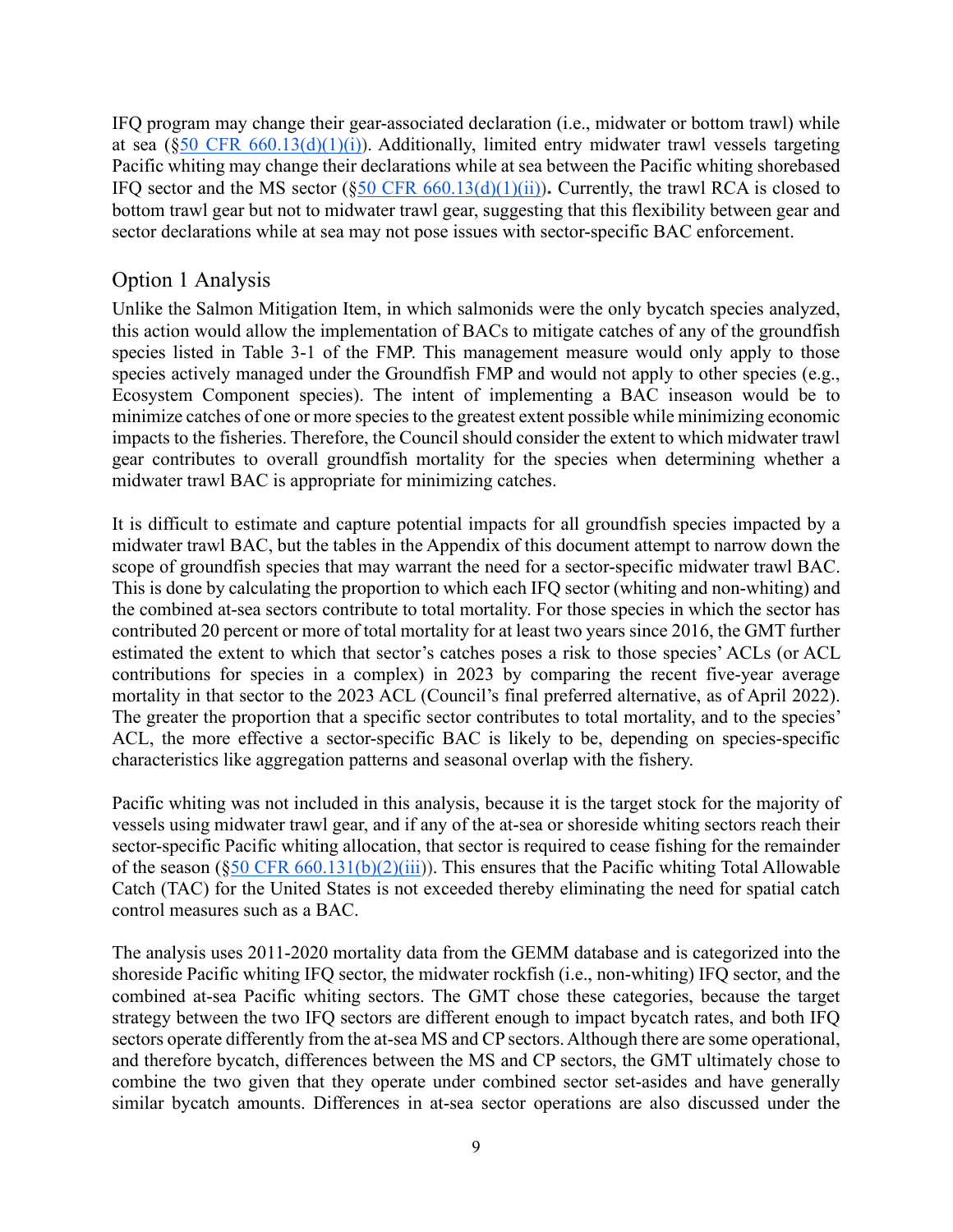Economic Impacts section below. It is also worth noting that some Pacific whiting catcher vessels operate in both the shoreside whiting and at-sea MS sectors in the same fishing season.

### **Groundfish Impacts - Shoreside Pacific Whiting**

In at least two years since 2016, the shoreside whiting sector contributed at least 20 percent of the total mortality for darkblotched rockfish, Pacific spiny dogfish, splitnose rockfish, yellowtail rockfish, harlequin rockfish, redstripe rockfish, and silvergray rockfish (Table A-1). The only two stocks for which the shoreside whiting sector could account for a notable portion of the 2023 ACL are yellowtail rockfish (20 percent) and Pacific spiny dogfish (17 percent), as shown in Table A-2. However, total mortality of yellowtail rockfish north of 40° 10′ N. lat. has been less than 27 percent of the stock's ACL since 2011, and therefore, the GMT does not expect the 2023 or 2024 ACLs for yellowtail rockfish north of 40° 10′ N. lat. to be at risk. Although the proportion for Pacific spiny dogfish is below 20 percent, total trawl-wide bycatch of Pacific spiny dogfish could warrant the need for a BAC, particularly if multiple sectors experience unusually high bycatch events, as discussed in [Agenda Item F.4, Attachment 2, April 2022.](https://www.pcouncil.org/documents/2022/03/f-4-attachment-2-2023-2024-management-measure-analytical-document-electronic-only.pdf/) Shoreside whiting catches do not appear to pose a risk to the 2023 ACLs for darkblotched rockfish and Pacific ocean perch (Table A-2). The same applies to splitnose rockfish, harlequin rockfish, redstripe rockfish, and silvergray rockfish, all of which are managed within a complex. This suggests that, of the more than 80 species managed under the Groundfish FMP, the only stock, at least in the 2023-24 harvest specifications cycle, that might warrant a BAC applicable to the shoreside whiting sector is Pacific spiny dogfish.

Figure 2-1 in [Agenda Item F.4, Attachment 2, April 2022](https://www.pcouncil.org/documents/2022/03/f-4-attachment-2-2023-2024-management-measure-analytical-document-electronic-only.pdf/) shows the proportion of Pacific spiny dogfish mortality by the bottom trawl, shoreside whiting (i.e., midwater hake), and midwater rockfish sectors of the IFQ program. Up until 2017, bottom trawl gear contributed the most to IFQ mortality, but the shoreside whiting sector has been the largest contributor since 2018. Figure 1 below demonstrates that the haul-level bycatch rate of Pacific spiny dogfish (mt; per 1,000 mt of Pacific whiting) in the shoreside whiting sector increases throughout the Pacific whiting season, with a large jump in November, suggesting that a BAC used to mitigate Pacific spiny dogfish bycatch in the shoreside whiting sector would likely be most effective during the last few months of the season. Prior to implementation of a BAC, the Council will need to consider when, and for how long, the closure would be in effect.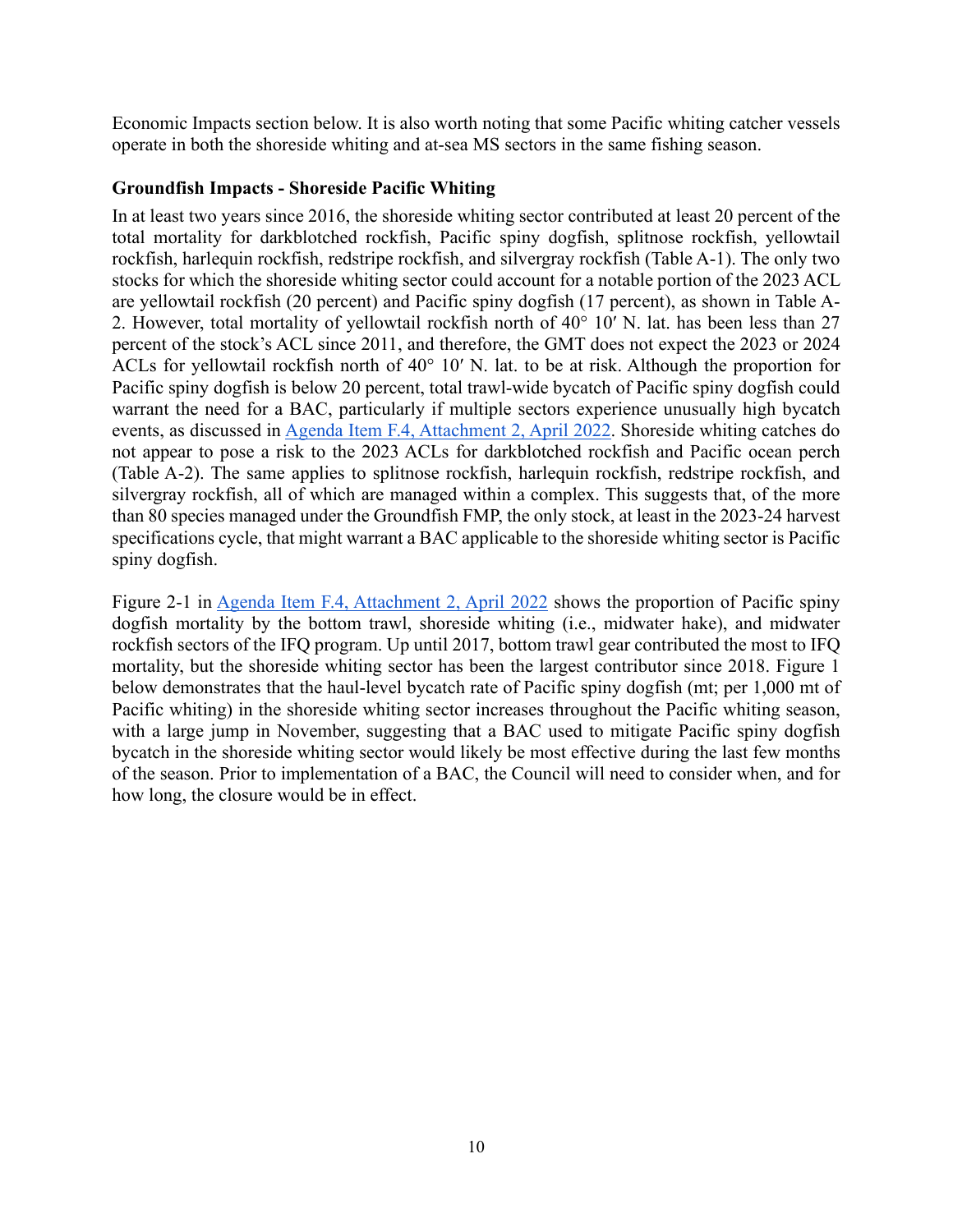

**Figure 1. Average monthly haul-level bycatch rate of Pacific spiny dogfish (mt) per 1,000 mt of Pacific whiting in the shoreside whiting sector from hauls that caught >0 mt of Pacific spiny dogfish between 2011 and 2020. For visual clarity, the y-axis scale has been capped at 35 mt, but one outlier is not shown in the graph, which represents an average bycatch rate in November 2019 of 104 mt of Pacific spiny dogfish per 1,000 mt of Pacific whiting.** Data Source = WCGOP

Table 2-20 i[n Agenda Item F.4, Attachment 2, April 2022](https://www.pcouncil.org/documents/2022/03/f-4-attachment-2-2023-2024-management-measure-analytical-document-electronic-only.pdf/) demonstrates that, within the shorebased IFQ fishery as a whole, the largest single hauls of Pacific spiny dogfish (5+ mt) tend to occur in waters shallower than 150 fathoms and above 47° N. lat. However, given that WCGOP only records fishing depth, as opposed to bottom depth, it is difficult to say precisely how deep midwater trawl vessels in the IFQ fishery tend to catch Pacific spiny dogfish.

#### **Groundfish Impacts - Midwater Rockfish**

In at least two years since 2016, the midwater rockfish sector contributed at least 20 percent of the total mortality for widow rockfish, yellowtail rockfish, and redstripe rockfish (Table A-3). Widow and yellowtail rockfishes are two of the sector's most heavily targeted stocks, along with canary rockfish. The midwater rockfish sector's contribution to the widow rockfish total mortality has steadily increased since the start of the IFQ program, from 5 percent in 2011 to 90 percent in 2020, as the stock was rebuilt. The 2023 and 2024 ACLs for widow rockfish are roughly 25 percent higher than the maximum annual total mortality since 2011, and therefore, the GMT does not consider widow rockfish to be a species that will likely warrant BACs to control catch in the next biennium. However, if, for example, the widow rockfish ACL were at risk in future biennia, a sector-specific BAC applicable to the midwater rockfish sector may be an effective tool for minimizing widow rockfish mortality, because the vast majority of the species is caught by the midwater rockfish sector. However, given that widow rockfish is a target stock, considerable thought should be given to the economic impacts of closing productive target stock grounds prior to implementation.

As stated above, the 2023 and 2024 ACLs for yellowtail rockfish north of 40° 10′ N. lat. are not likely at risk due to historically low (<27 percent) attainment. Redstripe rockfish north of 40° 10′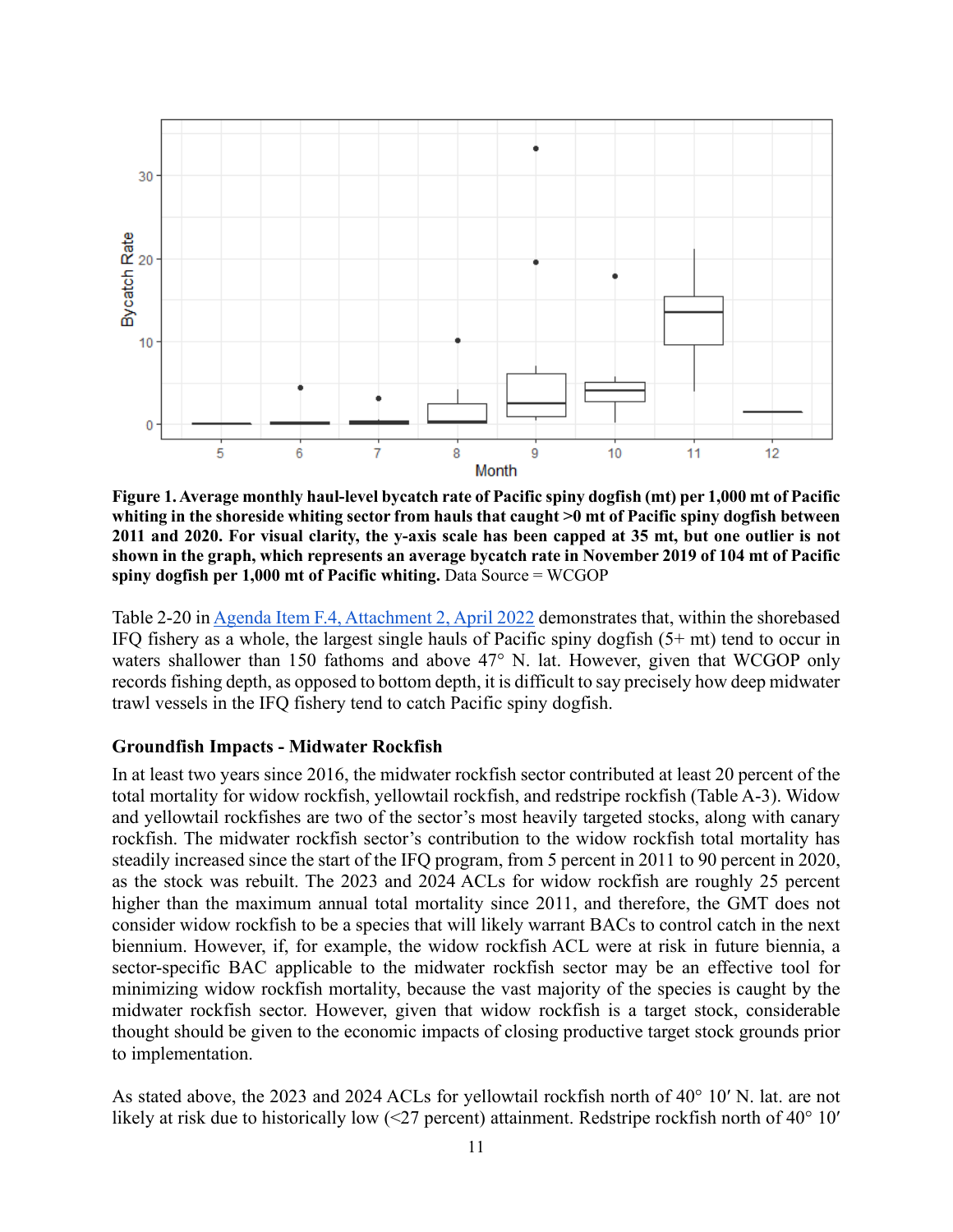N. lat. is managed within a complex. Although the stock's OFL contribution to the shelf rockfish complex north of 40° 10′ N. lat. was exceeded twice between 2017 and 2020, the stock's total mortality averages 230 mt below the OFL contribution [\(Table 3, Agenda Item E.3.a, GMT Report](https://www.pcouncil.org/documents/2021/11/e-3-a-gmt-report-2-groundfish-management-team-report-on-stock-complexes.pdf/)  [2, November 2021\)](https://www.pcouncil.org/documents/2021/11/e-3-a-gmt-report-2-groundfish-management-team-report-on-stock-complexes.pdf/). Therefore, while the GMT did not identify a likely need for a BAC applicable to the midwater rockfish sector within the next biennium, such a BAC could be helpful in minimizing widow rockfish mortality in future biennia, if warranted.

### **Groundfish Impacts - At-Sea Pacific Whiting**

As noted above, the GMT chose to combine the MS and CP at-sea sectors for the purposes of preliminarily analyzing potential uses of a midwater trawl BAC, given that the sectors are currently managed with combined sector set-asides and that bycatch rates are often similar across the two sectors due to similar target strategies and operations. Prior to implementation, the Council will want to take a more nuanced look at the individual at-sea sectors to determine whether a BAC needs to be applicable to either sector, independently, or to both.

In at least two years since 2016, the at-sea Pacific whiting sectors contributed at least 20 percent of the total mortality for Pacific ocean perch, harlequin rockfish, Pacific spiny dogfish, rougheye/blackspotted rockfish, and splitnose rockfish (Table A-5). Pacific ocean perch north of 40° 10′ N. lat. is currently managed with a 300 mt set-aside, which is 158 mt higher than the historical maximum at-sea mortality since 2011. Additionally, the ACLs for Pacific ocean perch north of 40° 10′ N. lat. is not likely to be exceeded in 2023 or 2024, because the maximum total mortality since 2011 was 611 mt, which represents 17 percent and 18 percent of the ACLs, respectively.

Other than Pacific spiny dogfish, the remaining three species (harlequin, rougheye/blackspotted, and splitnose rockfishes) are managed within a complex, and among those species, rougheye/blackspotted rockfish is the only in which the OFL contribution was exceeded at least once between 2017 and 2020 [\(Agenda Item E.3.a, GMT Report 2, November 2021\)](https://www.pcouncil.org/documents/2021/11/e-3-a-gmt-report-2-groundfish-management-team-report-on-stock-complexes.pdf/). However, the annual mortality of rougheye/blackspotted rockfish north of 40° 10′ N. lat. averages 32 mt below the stock's OFL contribution. The GMT also notes that the stock's vulnerability score is 2.27, which indicates that rougheye/blackspotted rockfish north of 40° 10′ N. lat. is a stock of major concern. Thus, as the Council further explores the Stock Definitions item, consideration of whether and how BACs may or should be used in the event that a stock's OFL or ACL contribution to a complex is exceeded may be warranted. If the Council wishes to use BACs to prevent complex contributions from being exceeded, a sector-specific BAC applicable to the at-sea sector(s) may be a useful tool in minimizing mortality of rougheye/blackspotted rockfish north of 40° 10′ N. lat, given that 20 to 67 percent of the stock's total mortality was attributed to the at-sea sectors between 2016 and 2020.

The at-sea fleet's recent five-year average mortality for splitnose rockfish north of 40° 10′ N. lat. accounts for only 8 percent of the stock's 2023 ACL contribution, and total mortality of splitnose rockfish north of 40° 10′ N. lat. has been less than 30 percent of the ACL since 2017. For Pacific spiny dogfish, the at-sea fleet's recent five-year average mortality accounts for 28 percent of the stock's 2023 ACL, and as noted above, trawl-wide bycatch of the species could warrant consideration of a BAC, particularly given the wide variability in sector-specific annual catches. Given that 19 to 49 percent of Pacific spiny dogfish mortality was attributed to the at-sea sectors between 2016 and 2020, a midwater trawl BAC applicable to one or both of the at-sea sectors may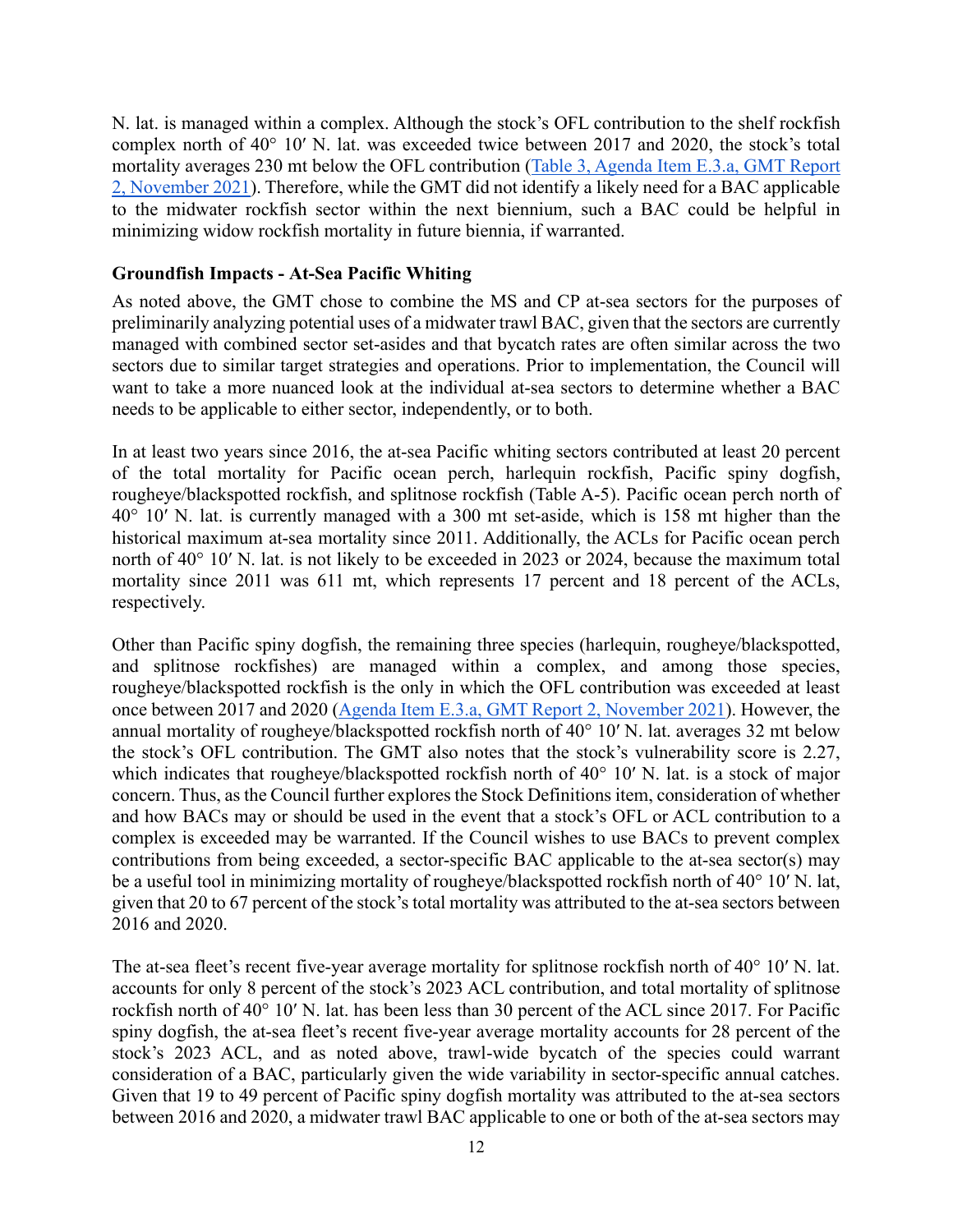help to minimize mortality, if needed. As shown in Figure 2-2 of Agenda Item F.4, Attachment 2, [April 2022,](https://www.pcouncil.org/documents/2022/03/f-4-attachment-2-2023-2024-management-measure-analytical-document-electronic-only.pdf/) Pacific spiny dogfish bycatch in the at-sea sectors generally follows the same trend as the Pacific whiting TAC, and certain upcoming changes to the Pacific whiting fishery may reduce expected Pacific spiny dogfish bycatch impacts in 2023 and beyond.

Similar to the shoreside whiting sector, the haul-level bycatch rate of Pacific spiny dogfish (mt; per 1,000 mt of Pacific whiting) increases as the fishing season progresses, with a mean rate of just under 10 mt of Pacific spiny dogfish per 1,000 mt of Pacific whiting by November (Figure 2). As with the shoreside whiting sector, the bycatch rate can occasionally be exceptionally high for some individual hauls, such as in November 2019 when the average bycatch rate jumped to 229, which was largely driven by a handful of hauls that caught fewer than 3 mt of Pacific spiny dogfish but also very little Pacific whiting. One haul, however, caught 28 mt of Pacific spiny dogfish and 55 mt of Pacific whiting, while another caught 58 mt of Pacific spiny dogfish and virtually no Pacific whiting. These types of large individual bycatch events are more likely to occur late in the fishing season. Further analysis prior to BAC implementation may be able to identify such at-sea "hot spots" of extremely high bycatch using A-SHOP haul-level data which does record bottom depth, making it feasible to narrow down bycatch rates within specific depth and latitude bins.



**Figure 2. Average monthly haul-level bycatch rate of Pacific spiny dogfish (mt) per 1,000 mt of Pacific whiting in the at-sea sectors (MS and CP combined) from hauls that caught >0 mt of Pacific spiny dogfish between 2011 and 2020. For visual clarity, the y-axis scale has been capped at 40 mt, but one outlier is not shown in the graph, which represents an average bycatch rate in November 2019 of 229 mt of Pacific spiny dogfish per 1,000 mt of Pacific whiting.** Data Source = NorPAC/A-SHOP

Thus, the stocks most likely to warrant and/or provide the most effective bycatch minimization using a BAC applicable to the at-sea sectors in at least the 2023-24 biennium are Pacific spiny dogfish and, depending on Council preference when managing stock complexes, rougheye/blackspotted rockfish north of 40° 10′ N. lat.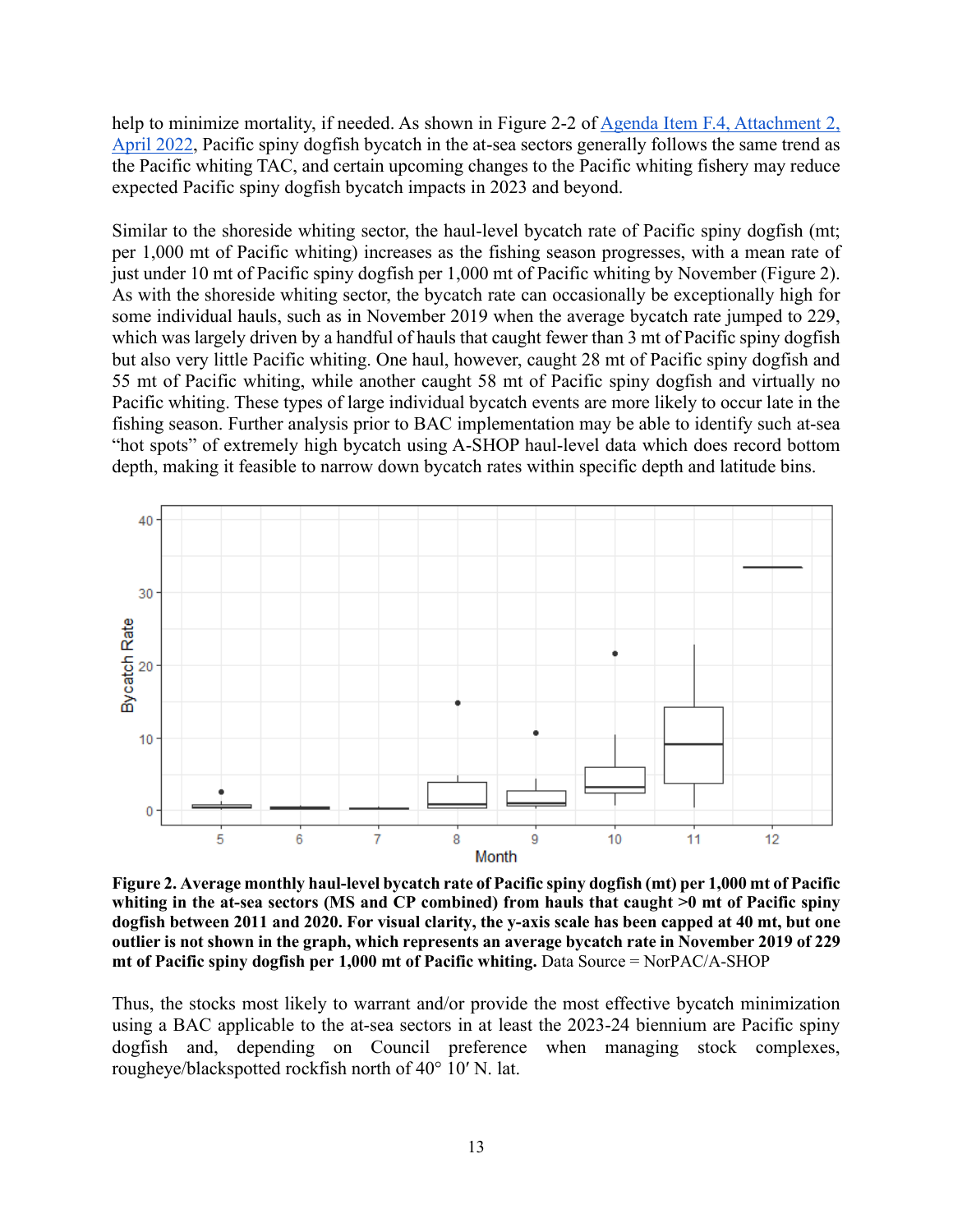#### **Protected Species Impacts**

Salmonids are the most commonly caught protected species in the midwater fleet (both whiting and non-whiting). In order to mitigate salmon and other bycatch, the whiting co-op currently operates under self-imposed area restrictions and move-along measures that are faster and nimbler than BACs put in place by NMFS. The use of BACs would be a last resort in addition to the measures that the whiting co-op currently takes. Although the intention of this action would be to use BACs to protect and mitigate harvest of groundfish species, a midwater trawl BAC may reduce trawl gear interactions with protected species as well, if those species occur in areas closed to midwater trawling. However, given that effort will likely shift outside of the closed area (as opposed to ceasing entirely), there is also potential for greater interaction with salmonids based on the time of year and where the closure is implemented. A full analysis of where potential effort could shift into adjacent areas and the impacts to protected species would be done inseason, once an area has been identified for closure.

Generally, greater impacts to salmon species might be expected if a fleet is forced to shift their effort shoreward of 200 fathoms in the fall months due to a BAC seaward of 200 fathoms. This is important to note, because Pacific spiny dogfish has been identified as the species most likely to warrant a midwater trawl BAC, and the at-sea sectors catch an average of 86 percent of Pacific spiny dogfish in waters deeper than 200 fathoms. The MS sector, however, catches, on average, slightly more Pacific spiny dogfish in areas shallower than 200 fathoms than the CP sector, given catcher vessel horsepower constraints. The Salmon Mitigation Item concluded that the majority of salmon bycatch for the at-sea sectors occurs shallower than 200 fathoms. However, salmon bycatch rates are typically higher in southern latitudes, and therefore, while impacts to either species are still difficult to predict due to strong interannual variability (as described and noted in Figure 15 of [Agenda Item G.3., Attachment 1, March 2021\)](https://www.pcouncil.org/documents/2021/02/g-3-attachment-1-scoping-whiting-fishery-utilization-issues-including-draft-purpose-and-need-and-a-range-of-alternatives.pdf/), the likelihood that a BAC for Pacific spiny dogfish will push a particular sector into higher salmon bycatch areas (or vice versa) depends on the sector's operational capacity, including horsepower, as discussed in the following section. Additionally, the at-sea sectors cannot process south of 36° N. lat., and, therefore, even if a BAC is implemented north of 36° 42° N. lat., fishing impacts will likely remain low south of that latitude even though catcher vessels can fish in those areas.

BACs can also be implemented for salmon mitigation by midwater trawl gear, and, therefore, the Council could consider implementing both BAC types (most likely in different locations), if necessary. However, this would impose the greatest negative economic impacts to the midwater trawl fleet (or specific sectors). The whiting utilization agenda item, which is set to be implemented for the 2023 season, might lead to some shifts in effort toward earlier in the Pacific whiting season, which is likely to result in lower impacts to salmonids and Pacific spiny dogfish bycatch, as the Pacific whiting TAC could be attained prior to when the bycatch rates for both species peaks (Pacific spiny dogfish; Figure 1, [Agenda Item C.3.a, Supplemental GMT Report 1, September](https://www.pcouncil.org/documents/2021/09/c-3-a-supplemental-gmt-report-1-2.pdf/)  [2021;](https://www.pcouncil.org/documents/2021/09/c-3-a-supplemental-gmt-report-1-2.pdf/) Chinook salmon; Figures 4 & 5, [Agenda Item H.5.a, GMT Report 1, March 2018\)](https://www.pcouncil.org/documents/2018/03/agenda-item-h-5-a-groundfish-management-team-report-1-2.pdf/). Therefore, a BAC to control catch of either or both species may be even less warranted in the future.

### **Economic Impacts**

A BAC would prohibit fishing with the specified gear type within latitude- and depth-based boundaries for the specified sector(s) and for the amount of time specified as part of the Council's action. As described above, the sectors that could be impacted by a midwater trawl BAC for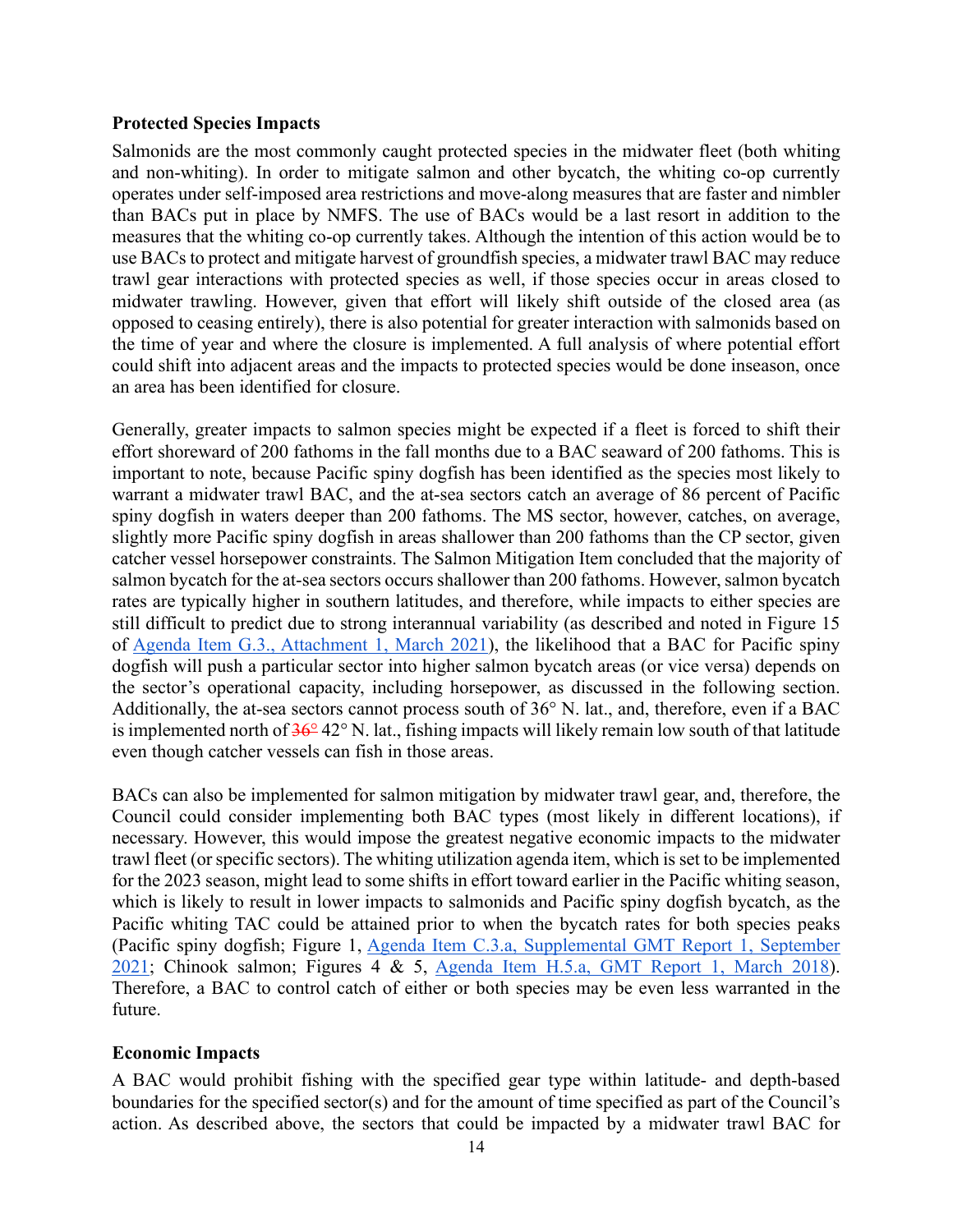groundfish mitigation purposes are the shoreside whiting and midwater rockfish sectors within the IFQ fishery, as well as the MS and CP at-sea sectors. The Pacific whiting sector co-ops implement self-imposed area restrictions and move-along measures to minimize bycatch of non-whiting species, particularly because catching non-whiting species reduces processing space and capacity for Pacific whiting. These industry-implemented measures have fewer expected economic impacts to the fishery because they are less spatially restrictive and more flexible than BACs put in place by NMFS.

Figure 16 from [Agenda Item G.3., Attachment 1, March 2021](https://www.pcouncil.org/documents/2021/02/g-3-attachment-1-scoping-whiting-fishery-utilization-issues-including-draft-purpose-and-need-and-a-range-of-alternatives.pdf/) showcases that the Pacific whiting sectors operate in somewhat different areas along the coast, most notably different depth ranges due to differences in horsepower capacity across the sectors. Table 14 of that document demonstrates that MS processors and CP vessels have an average of 4,500 more mean horsepower capacity than their shoreside or catcher vessel counterparts. Vessels in the midwater rockfish sector, which target canary, yellowtail, and widow rockfishes, on average, have lower horsepower capacities than the shorebased whiting fleet and therefore are typically found closer to shore and in shallower depths [\(Agenda Item G.3., Attachment 1, March 2021\)](https://www.pcouncil.org/documents/2021/02/g-3-attachment-1-scoping-whiting-fishery-utilization-issues-including-draft-purpose-and-need-and-a-range-of-alternatives.pdf/). Given the differences in mean horsepower between these sectors (and the importance of the MS catcher vessels to the MS processors), each sector will react differently to a BAC and therefore be impacted differently.

The ability for a vessel to move out of the closed area and into another area, particularly for BACs that are implemented in shallower waters, will be limited by that vessel's horsepower capacity. The shoreside whiting and midwater rockfish sectors would likely be most impacted by a BAC within 200 fathoms. The MS sector would be limited by the horsepower capacity of MSCVs and, therefore, also likely be impacted by such a BAC. Smaller catcher vessels may not have the ability to travel to deeper fishing grounds or farther from their homeport, and, therefore, a BAC might effectively eliminate the opportunity for some vessels in that sector to fish. The cost of fuel will also impact which vessels are able to participate and adapt their fishing strategy in the event of a BAC implementation. It is more likely that the at-sea fleet (specifically the CP sector), which has the highest average horsepower among the midwater trawl sectors, will be able to move out of or avoid the closed area while continuing to fish productive grounds. Therefore, while dependent on the precise area closed to fishing by a BAC, there may be disproportionate economic impacts to the various midwater trawl sectors if the area is closed to multiple sectors. When conducting preimplementation analysis, the Council will also want to consider how much of the prohibited sector's target stock (e.g., Pacific whiting) is generally caught within the area under consideration and to what extent a closure of that area will economically impact the sector(s), particularly if the sector(s) are limited in their ability to move to other productive grounds.

Pacific whiting is a fish that spoils particularly quickly while at sea, which is largely why the MS and CP sectors process Pacific whiting at sea. However, the shoreside whiting fleet lands and delivers their Pacific whiting catch at shoreside processing facilities, which means that a BAC that requires the fleet to move further away from shore, or from important shoreside ports, could negatively impact the value of their product and their overall profitability. Additionally, unlike the at-sea fleets, maximized retention in the shoreside whiting sector requires those vessels to retain and land the majority of their non-whiting catch. Thus, the sector already takes measures to avoid non-whiting species in order to maximize the amount of vessel space available for their target species.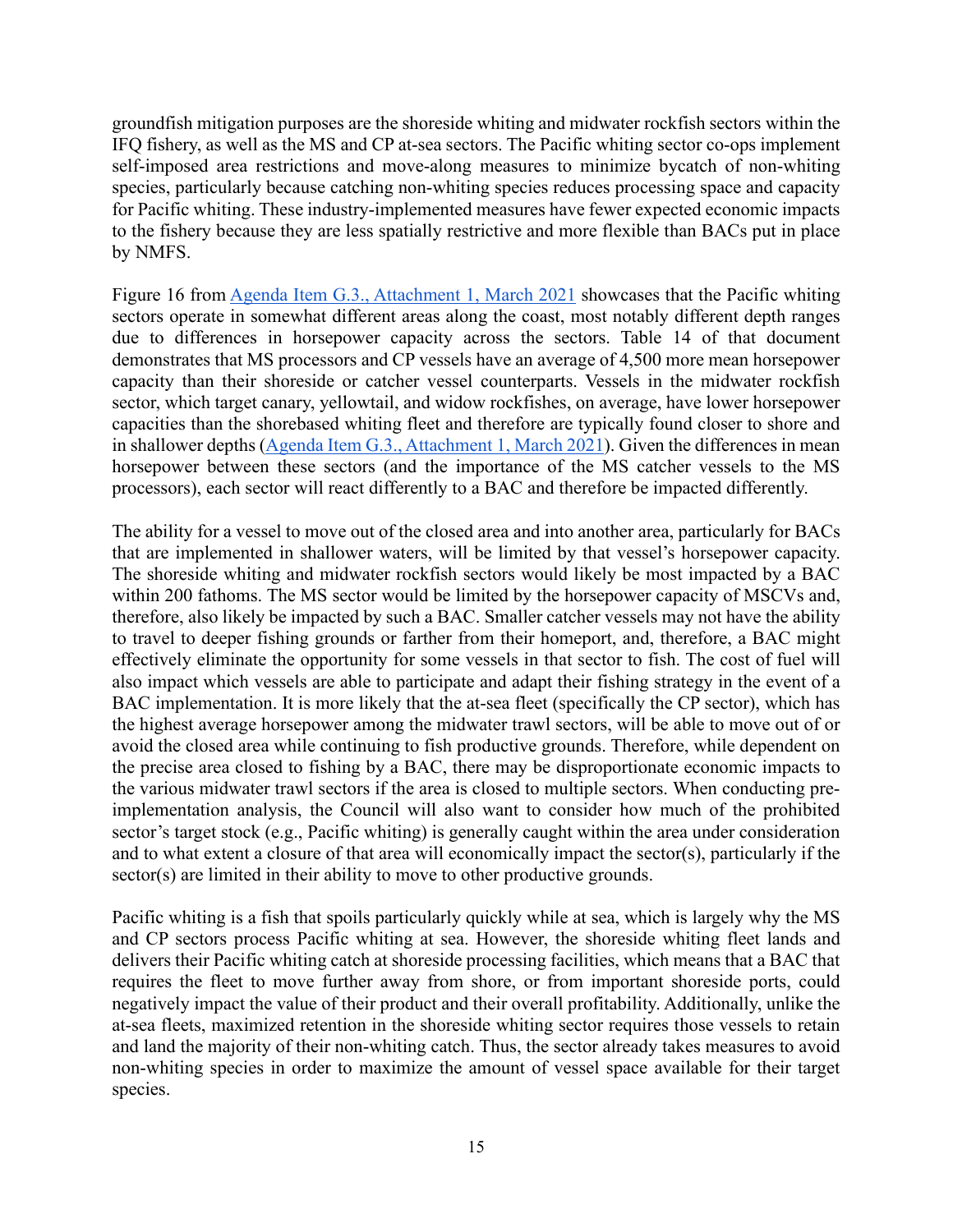Given the ability for MS catcher vessels to change their sector declaration to shoreside whiting while at sea, and the significant cross-over between the two fleets, a BAC applicable to just the MS sector and not the shoreside whiting sector would likely impact MS processor platforms and their ability to process and sell fish to the market without sufficiently accomplishing bycatch minimization. MS catcher vessels could theoretically switch their declaration to shoreside whiting in order to continue fishing in the closed area. Therefore, bycatch impacts may not be lowered to the extent intended by the closure.

## <span id="page-15-0"></span>Considerations and Analyses Prior to Implementation of Midwater Trawl BACs

As a reminder, BACs may be implemented via routine action and do not require a three-meeting process to implement. The GMT provides the following as a non-exhaustive list of situationally specific considerations and analyses that would likely need to be done prior to implementation:

Some considerations prior to implementation:

- What species is the BAC intended to protect? Is it a target stock, and, if so, what are the unique economic implications as a result?
- Is a BAC likely to sufficiently accomplish catch mitigation of the species of concern, balancing its effectiveness with the impacts to fishing operations?
- Which sector(s) would the BAC apply to?
- When will the BAC be implemented following Council action, i.e., immediately or at a specified date in the future?
- When, and for how long, would the BAC be in effect? Through the remainder of the calendar year or fishing season or up to a specified date?
- Would the implementation of a BAC effectively close the fishery for some or all of the fleet?
- Would impacts be equitable among vessels within a sector or across midwater trawl sectors?
- How might an effort shift resulting from a BAC closure impact protected species or other stocks of concern (e.g., rebuilding stocks)?
- Would shifts in effort create conflict with other fisheries in the open areas?

Potential quantitative analyses prior to implementation:

- Where is the species of concern largely caught and by which sector(s)?
- How much catch is expected to be mitigated within the area being proposed for closure?
- What is the spatial extent of catches? A BAC may not be appropriate for a species that is caught consistently coastwide.
	- o Are there any "hot-spots" (i.e., exceptionally large individual hauls)?
- What is the seasonality of catches/bycatch rates for the species of concern, if any?
- Does the probability of encounters change throughout the season?
- What are the bycatch rates (if a bycatch species) by depth and latitude? (potentially using historical data where inseason data at this scale is unavailable)
- How much of the target stock has been caught in areas under consideration for closure?
	- o For Pacific whiting, are move-along measures likely sufficient in the event that very little Pacific whiting is caught within or near bycatch hot-spots?
	- o How will the BAC closure economically impact the sector's harvest of their target stock(s)?
- Where is effort likely to shift as a result of a BAC closure?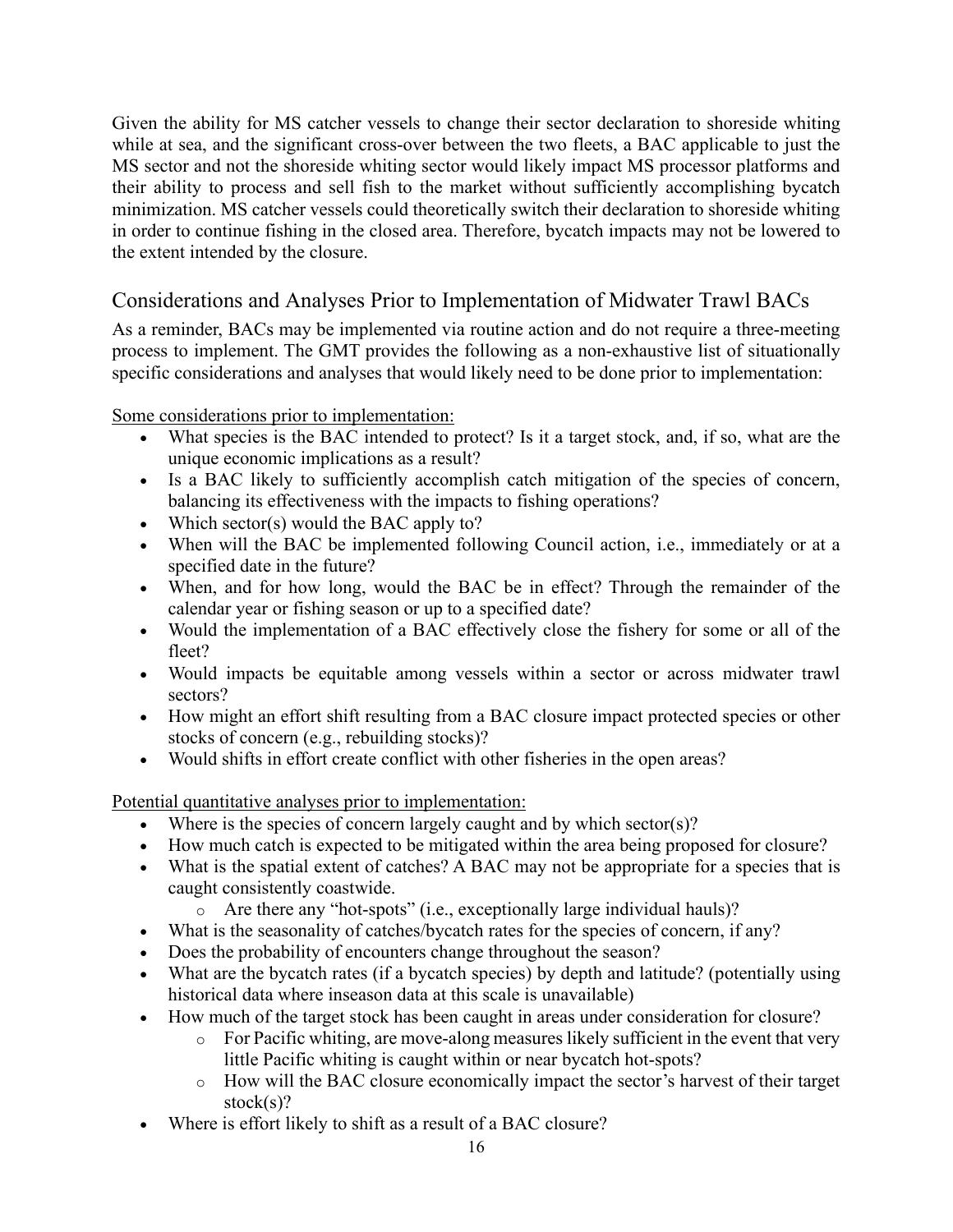# <span id="page-16-0"></span>**Bottom Trawl BACs**

BACs for bottom trawl gear were developed as part of the [Amendment 28](https://media.fisheries.noaa.gov/dam-migration/feis-groundfish-am28-7-19.pdf) package and are currently in regulation for groundfish mitigation purposes off Oregon and California only. Although included in the range of alternatives, this action did not include adoption of BACs off WA in the final preferred alternative, because BACs were intended to replace some of the protections given by the trawl RCA, which was ultimately only removed off OR and CA. The Council could consider expanding the trawl RCA off WA, which is closed to bottom trawl gear, to encompass any other groundfish catch mitigation. However, while RCA boundaries may be modified through inseason action, establishment of a new trawl RCA not previously analyzed would have to be done under a future harvest specifications process.

RCAs are intended to be a long-term tool to protect important areas of abundance for a complex of groundfish species, such as overfished shelf rockfish species, whereas BACs are designed to be a short-term catch control mechanism. With that distinction in mind, BACs may be warranted to control catch of groundfish species by bottom trawl gear, such as Pacific spiny dogfish, that exhibit more seasonal and/or geographic variance than the species intended to be protected by RCAs. Thus, although the Council chose not to develop BACs off Washington as part of Amendment 28, new information (i.e., Pacific spiny dogfish catches and harvest specifications) justifies their development as part of the 2023-24 harvest specifications package, given that they do not in effect serve the same purpose as RCAs. Additionally, BACs are likely to impose fewer socioeconomic impacts on fishery participants than a modification or further establishment of the trawl RCA, since they can generally be more precise.

To aid in the decision making process, the GMT provides two options for the Council to consider:

- Status Quo: BACs can be used inseason or preseason shoreward of 700 fathoms to mitigate groundfish catch by bottom trawl gear off OR and CA.
- Option 1: BACs can be used inseason, or preseason, shoreward of 700 fathoms to mitigate groundfish catch by bottom trawl gear off WA, in addition to off OR and CA.

It is the GMT's intention that, to align this action with the existing availability of bottom trawl BACs off OR and CA, and with what was analyzed in the Amendment 28 package, BACs could be implemented within tribal U&As off WA but would only apply to non-tribal vessels.

The bottom trawl sector, like shoreside whiting and midwater rockfish, is part of the Shorebased IFQ Program, which is managed with stock-specific quota pounds (QP) that must cover any catch of IFQ stocks. Stocks managed with IFQ allocations, and therefore QP, are listed in Table 1 of 50 CFR  $660.140(d)(1)(ii)(D)$ . However, the bottom trawl sector targets different species than the midwater trawl sectors, the most common and economically important of which are the Dover-Sablefish-Thornyhead complex (DTS) and petrale sole. It is important to note that sablefish are also targeted by vessels in the IFQ fishery who use allowed fixed gear (i.e., "Gear Switchers") and who would not be subject to a bottom trawl BAC even if the species of concern is also caught by fixed gear in the same location.

The bottom trawl fishery occurs year-round, but the timeline of inseason action will likely be the same as that of midwater trawl BACs, with the exception that inseason landings and logbook data will be available at both the March and April meetings. The same data types are available for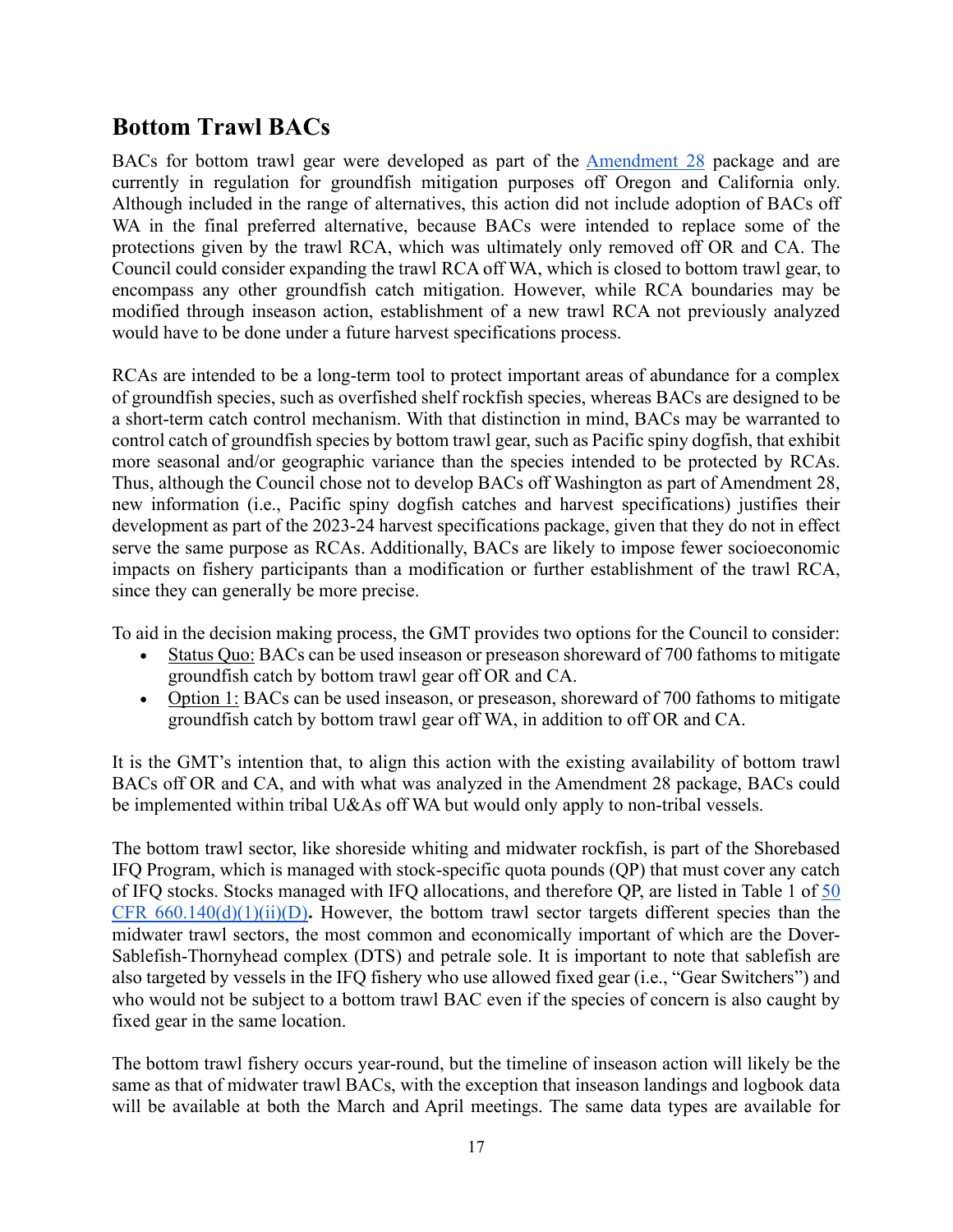bottom trawl catches as for the shoreside whiting and midwater rockfish sectors. However, it is important to note that only the discards of IFQ species/species groups are required to be covered with QP (or Individual Bycatch Quota in the case of Pacific halibut). Discards of non-IFQ species are recorded by WCGOP observers but are not reported, and, therefore, discard estimates of those species are not available inseason. For a species like Pacific spiny dogfish, for which more than 95 percent of bottom trawl catch is discarded and not accounted for with QP, this means that landings data on fish receiving tickets will not reflect actual catches and cannot be used to determine a risk of high catches. While logbook information will be available inseason, it is the GMT's understanding that logbooks do not account for discarded catch.

At-sea discards of quota-managed species in the Shorebased IFQ Program are monitored 100 percent via an observer of EM. In the 100 percent observed portion of the fleet, and on non-whiting EM trips selected for scientific observer coverage, discards of all species are recorded by an observer. EM video reviewers do not estimate discards of non-quota species, so EM trips that do not carry an observer do not have available information about non-quota discards. Therefore, annual discard estimates of non-quota-managed species, including Pacific spiny dogfish, on EM trips are derived from the roughly 20 percent of non-whiting EM trips that carry a WCGOP scientific observer. While these annual discard estimates are important for managing bycatch species in the bottom trawl fleet, they are generally less informative for the shoreside whiting sector of the IFQ fishery, because that sector operates under maximized retention, and therefore, discard estimates are generally low.

The Council could consider using a BAC to control catch of species with IFQ QP, but it is worth noting that any vessel that exceeds its allocated QP for an IFQ species is prohibited from fishing in the IFQ fishery until sufficient QP are transferred into the vessel account to remove the deficit, for example by purchasing unused QP from another vessel  $(50 \text{ CFR } 660.140(b)(1)(iv))$ . Similar to the management of Pacific whiting catch in the Pacific whiting fishery, this is essentially a system designed to prevent the total IFQ allocation for any individual IFQ species from being exceeded. Therefore, IFQ species are less likely to warrant a bottom trawl BAC than non-IFQ species caught as bycatch in both the bottom and midwater trawl fisheries. However, what makes this back-stop different from the at-sea sectors **Pacific whiting fishery** is that this requirement to cease fishing is at the vessel level rather than the sector level, and therefore, the remaining vessels in the bottom trawl sector could continue catching the particular IFQ species. Yet, given that the requirement still applies to all vessels in the sector, the risk of exceeding the IFQ allocation of any QP-managed species is still expected to be low.

Therefore, it may be unlikely that high bottom trawl catches trigger consideration of a bottom trawl BAC for non-IFQ species. What is more likely is that non-IFQ species with high midwater trawl catches may trigger consideration of trawl-based catch controls, at which point the Council should consider historical bottom trawl mortality of the species, along with inseason midwater trawl data. If the species is historically caught by the bottom trawl fleet in significant amounts (e.g.,  $>20$ ) percent of total mortality for X number of years), it may be appropriate to implement a BAC applicable to both bottom trawl and midwater trawl sectors for equity reasons.

There are also some differences in the considerations and analysis the Council may need to explore prior to implementing a bottom trawl BAC compared to a midwater trawl BAC. Specifically, the sectors target different stocks, and bottom trawl gear tends to catch a wider diversity of species,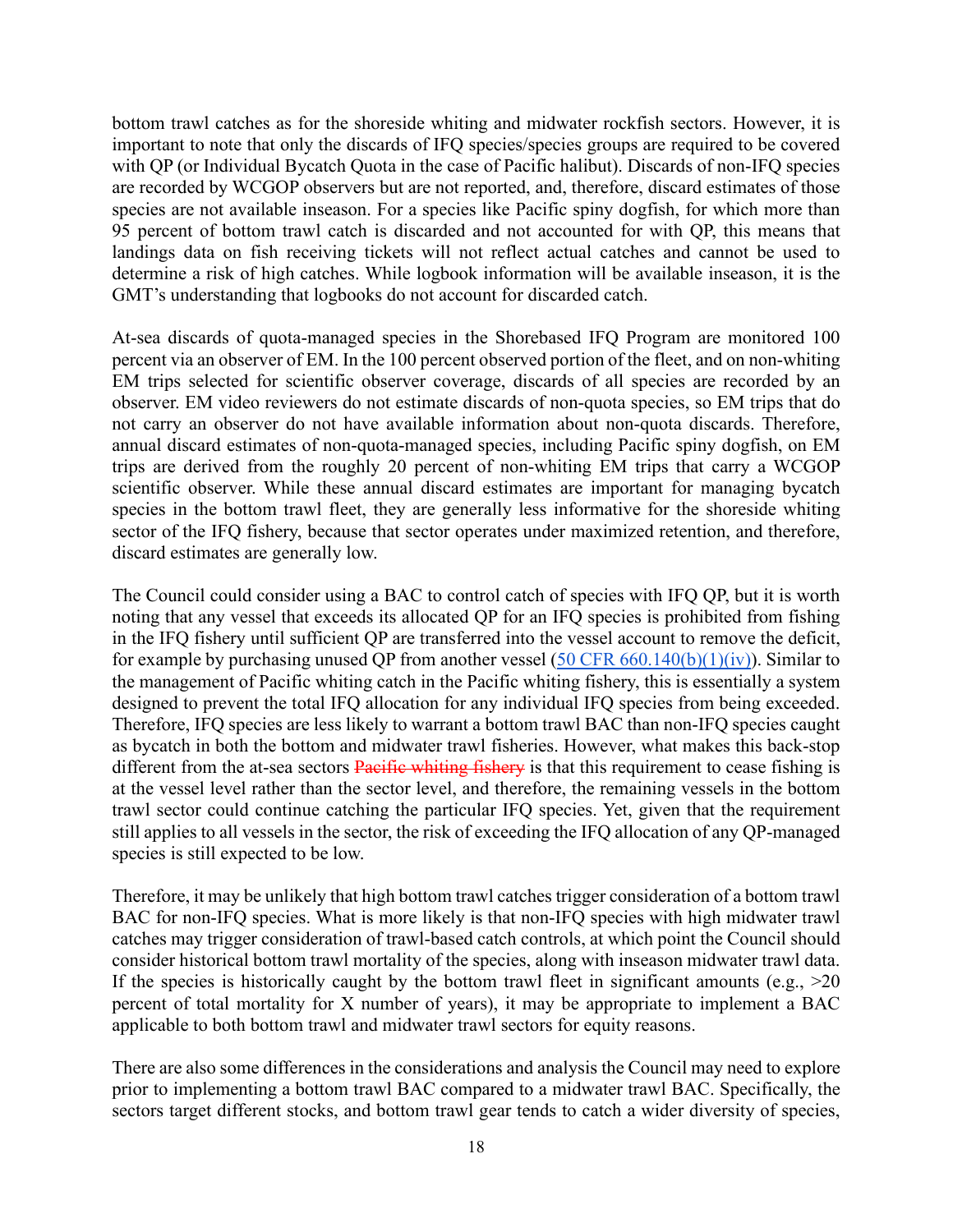especially compared to midwater vessels targeting Pacific whiting. Also compared to Pacific whiting sectors, bottom trawl vessels are not engaged in a similar level of cooperative selfmanagement. This means that bottom trawl vessels may not have a way to rapidly communicate bycatch "hot spots" with the rest of the fleet as efficiently as the Pacific whiting fleets. Bottom trawl vessels are likely to have horsepower capacities more similar to shoreside whiting and midwater rockfish vessels than to the CP vessels or MS processor platforms and, therefore, may be limited in their ability to move to other fishing grounds, if required.

Lastly, there is the possibility for cumulative impacts to the bottom trawl fleet if a bottom trawl BAC is implemented to control catches off WA while the trawl RCA remains in effect 100-150 fathoms off WA. Prior to implementation, the Council should consider whether an extension of the trawl RCA is more appropriate and whether, if implementing a bottom trawl BAC, the cumulative impacts from both the trawl RCA and the bottom trawl BAC would effectively close the fishery for any vessels.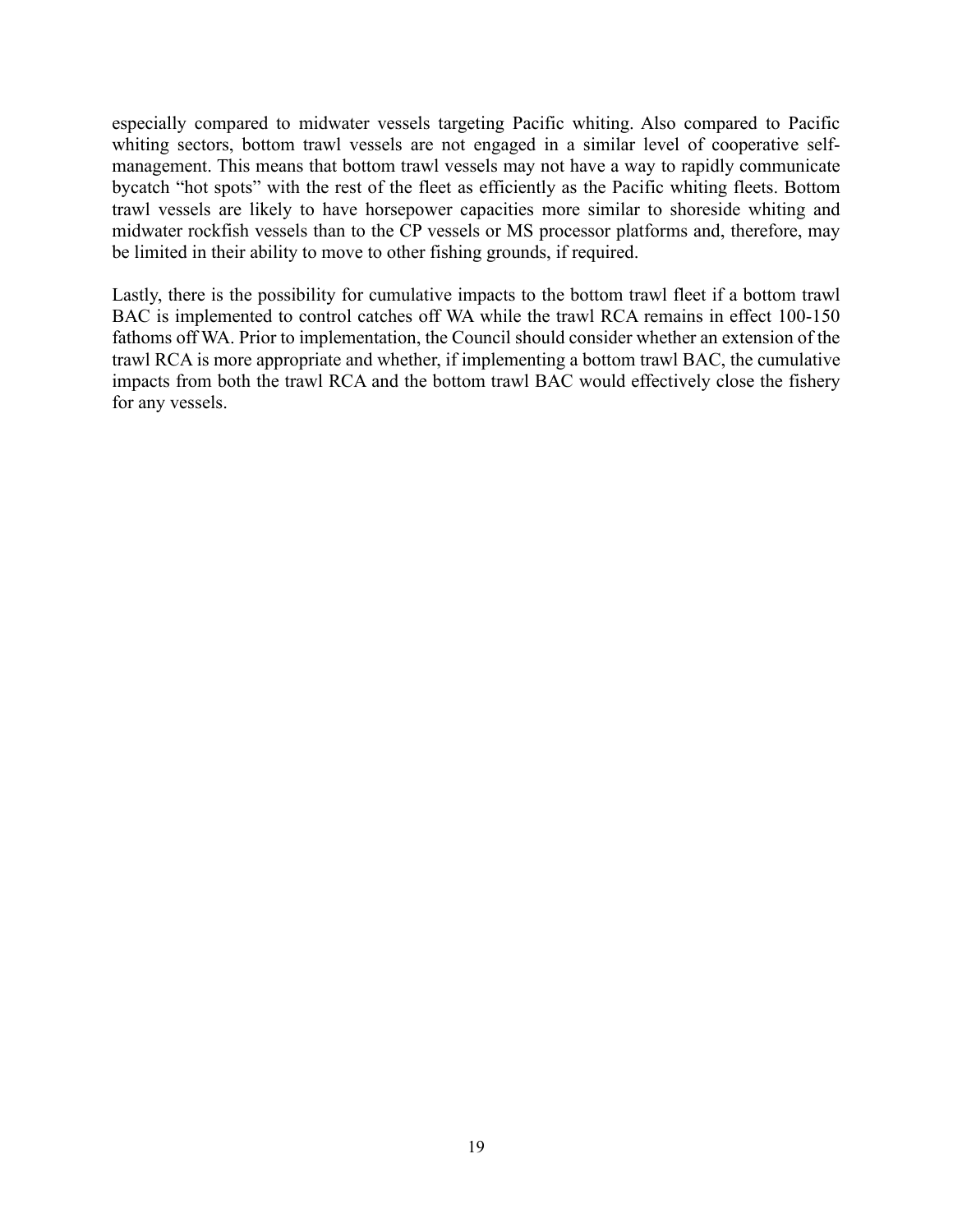# **Appendix**

## **I. Shoreside Pacific Whiting Mortality Tables**

**Table A-1. Percent of total mortality attributed to the shoreside whiting sector of the IFQ fishery, 2011-2020, for groundfish species with average shoreside whiting mortality of 0.01 mt or greater (i.e., non-zero) during those years. Bolded species are those with at least two years since 2016 in**  which shoreside whiting catch was greater than 20 percent of total mortality. Data Source = GEMM

<span id="page-19-1"></span><span id="page-19-0"></span>

| <b>Species</b>               | 2011  | 2012  | 2013                                                 | 2014  | 2015  | 2016   | 2017  | 2018  | 2019  | 2020  |
|------------------------------|-------|-------|------------------------------------------------------|-------|-------|--------|-------|-------|-------|-------|
|                              |       |       | <b>Species WITH Species-Specific IFQ Allocations</b> |       |       |        |       |       |       |       |
| Arrowtooth Flounder          | $0\%$ | $1\%$ | $0\%$                                                | $0\%$ | $0\%$ | $1\%$  | $0\%$ | $1\%$ | $1\%$ | $1\%$ |
| Bocaccio Rockfish            | $0\%$ | $0\%$ | $0\%$                                                | $0\%$ | $0\%$ | $0\%$  | $1\%$ | $2\%$ | 5%    | $1\%$ |
| Canary Rockfish              | $1\%$ | $5\%$ | 4%                                                   | $5\%$ | 22%   | 9%     | 18%   | 32%   | 15%   | 18%   |
| Chilipepper Rockfish         | $0\%$ | $0\%$ | $0\%$                                                | $0\%$ | $0\%$ | 4%     | 21%   | $2\%$ | 3%    | $0\%$ |
| <b>Darkblotched Rockfish</b> | $1\%$ | 4%    | 2%                                                   | 6%    | 21%   | $11\%$ | 13%   | 24%   | 18%   | 20%   |
| Dover Sole                   | $0\%$ | $0\%$ | $0\%$                                                | $0\%$ | $0\%$ | $0\%$  | $0\%$ | $0\%$ | $0\%$ | $0\%$ |
| English Sole                 | 0%    | $0\%$ | $0\%$                                                | $0\%$ | $0\%$ | $0\%$  | 0%    | 0%    | $0\%$ | $0\%$ |
| Lingcod                      | $1\%$ | $0\%$ | $1\%$                                                | $1\%$ | $0\%$ | $0\%$  | $0\%$ | $1\%$ | $1\%$ | $1\%$ |
| Longspine Thornyhead         | 0%    | $0\%$ | $0\%$                                                | $0\%$ | $0\%$ | $0\%$  | 0%    | $0\%$ | $0\%$ | $0\%$ |
| Pacific Cod                  | $1\%$ | $0\%$ | $0\%$                                                | $0\%$ | $0\%$ | $0\%$  | $0\%$ | $0\%$ | 0%    | $0\%$ |
| <b>Pacific Ocean Perch</b>   | $0\%$ | 21%   | 12%                                                  | 18%   | 33%   | 41%    | 38%   | 31%   | 3%    | 19%   |
| <b>Pacific Spiny Dogfish</b> | 11%   | 19%   | 12%                                                  | 11%   | 27%   | 23%    | 20%   | 20%   | 23%   | 40%   |
| Petrale Sole                 | $0\%$ | $0\%$ | $0\%$                                                | $0\%$ | $0\%$ | $0\%$  | $0\%$ | $0\%$ | $0\%$ | $0\%$ |
| Sablefish                    | $0\%$ | $1\%$ | $0\%$                                                | $0\%$ | $0\%$ | $0\%$  | 2%    | $1\%$ | $3\%$ | 2%    |
| Shortspine Thornyhead        | $0\%$ | $1\%$ | $0\%$                                                | $0\%$ | $2\%$ | $1\%$  | $0\%$ | $0\%$ | $0\%$ | 3%    |
| <b>Splitnose Rockfish</b>    | 6%    | 14%   | 5%                                                   | 20%   | 52%   | 26%    | 21%   | 27%   | 25%   | 11%   |
| <b>Starry Flounder</b>       | $0\%$ | $0\%$ | $0\%$                                                | $0\%$ | $0\%$ | $0\%$  | $0\%$ | $0\%$ | $0\%$ | $0\%$ |
| Widow Rockfish               | 57%   | 38%   | 39%                                                  | 41%   | 36%   | 24%    | 15%   | 8%    | 9%    | 8%    |
| <b>Yellowtail Rockfish</b>   | 30%   | 23%   | 18%                                                  | 20%   | 7%    | 32%    | 42%   | 29%   | 34%   | 42%   |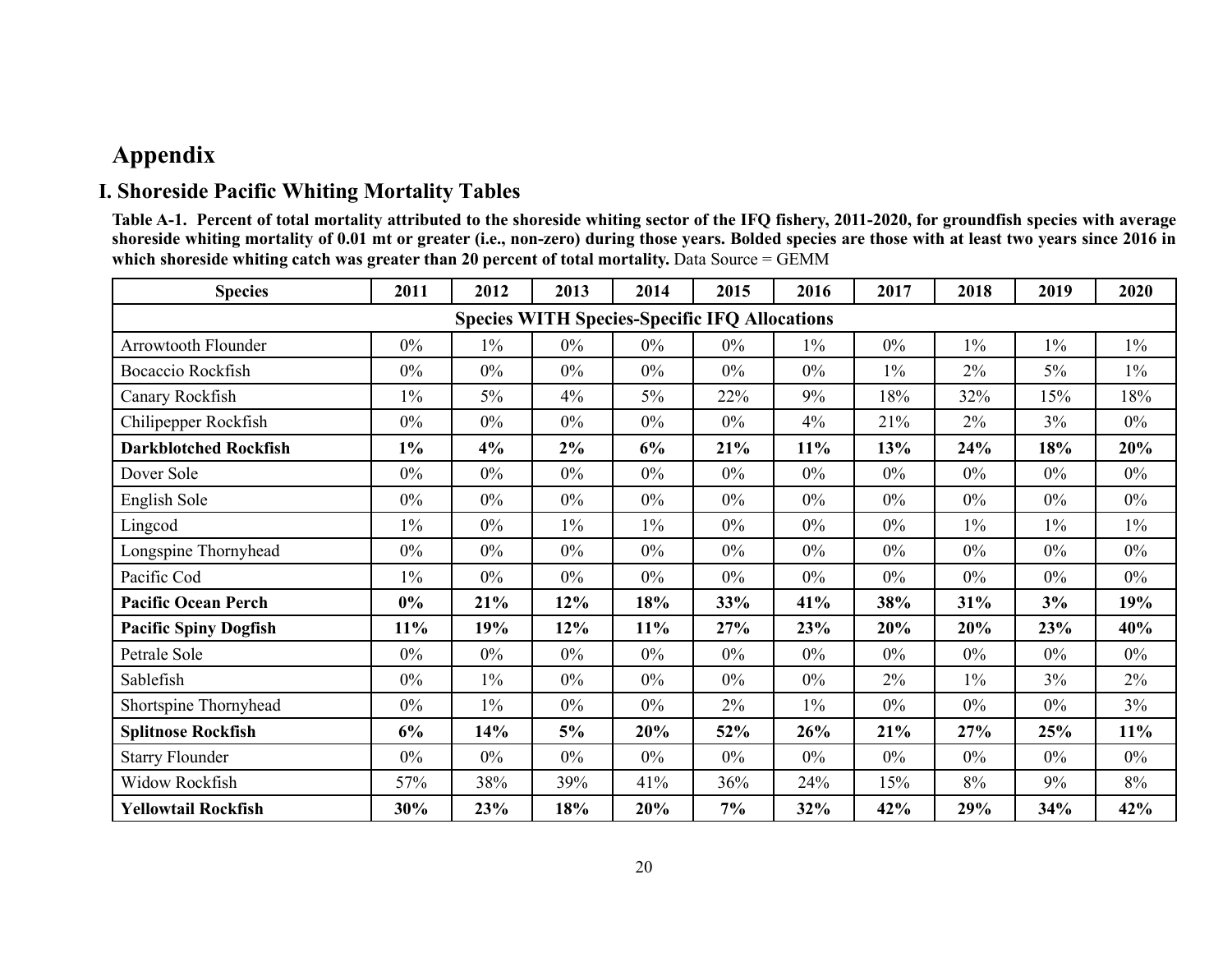| <b>Species</b>                 | 2011  | 2012  | 2013  | 2014  | 2015                                                    | 2016  | 2017  | 2018  | 2019  | 2020  |
|--------------------------------|-------|-------|-------|-------|---------------------------------------------------------|-------|-------|-------|-------|-------|
|                                |       |       |       |       | <b>Species WITHOUT Species-Specific IFQ Allocations</b> |       |       |       |       |       |
| Aurora Rockfish                | $1\%$ | $1\%$ | 0%    | $1\%$ | $0\%$                                                   | $0\%$ | $1\%$ | 8%    | 0%    | $0\%$ |
| <b>Bank Rockfish</b>           | $0\%$ | $0\%$ | $0\%$ | $0\%$ | $0\%$                                                   | $0\%$ | $0\%$ | $5\%$ | $1\%$ | $0\%$ |
| <b>Big Skate</b>               | $1\%$ | $0\%$ | 0%    | $0\%$ | $0\%$                                                   | $0\%$ | 0%    | $1\%$ | $1\%$ | $1\%$ |
| <b>Black Rockfish</b>          | $0\%$ | $0\%$ | $0\%$ | $0\%$ | $0\%$                                                   | $0\%$ | $0\%$ | $0\%$ | $0\%$ | $0\%$ |
| Blackgill Rockfish             | 0%    | $0\%$ | $0\%$ | $0\%$ | $0\%$                                                   | $0\%$ | $0\%$ | 0%    | $0\%$ | $0\%$ |
| <b>Flathead Sole</b>           | $0\%$ | $0\%$ | $0\%$ | $0\%$ | $0\%$                                                   | $0\%$ | 0%    | $0\%$ | $0\%$ | $0\%$ |
| Greenstriped Rockfish          | $0\%$ | $0\%$ | $1\%$ | $0\%$ | $0\%$                                                   | $0\%$ | $0\%$ | $0\%$ | $1\%$ | $0\%$ |
| <b>Harlequin Rockfish</b>      | 0%    | $0\%$ | $0\%$ | 0%    | 0%                                                      | 54%   | 70%   | 32%   | 19%   | 0%    |
| Longnose Skate                 | $0\%$ | $0\%$ | $0\%$ | $0\%$ | $0\%$                                                   | $0\%$ | $0\%$ | $0\%$ | $0\%$ | $0\%$ |
| Pacific Sanddab                | $0\%$ | $0\%$ | $0\%$ | $0\%$ | $0\%$                                                   | $0\%$ | $0\%$ | $0\%$ | $0\%$ | 3%    |
| Quillback Rockfish             | $0\%$ | $0\%$ | $0\%$ | $0\%$ | $0\%$                                                   | $0\%$ | 0%    | 0%    | $0\%$ | $0\%$ |
| Redbanded Rockfish             | $0\%$ | 2%    | $0\%$ | $0\%$ | $0\%$                                                   | $0\%$ | $0\%$ | $0\%$ | $0\%$ | $0\%$ |
| <b>Redstripe Rockfish</b>      | 0%    | $0\%$ | 2%    | 9%    | 26%                                                     | 34%   | 47%   | 40%   | 40%   | 22%   |
| Rex Sole                       | $0\%$ | $1\%$ | $0\%$ | $0\%$ | $1\%$                                                   | $1\%$ | $0\%$ | $0\%$ | $0\%$ | $1\%$ |
| Rosethorn Rockfish             | 3%    | $0\%$ | $0\%$ | $0\%$ | $5\%$                                                   | $0\%$ | $0\%$ | $0\%$ | $1\%$ | 8%    |
| Rougheye/Blackspotted Rockfish | 2%    | 19%   | 2%    | 4%    | 15%                                                     | 11%   | 2%    | $1\%$ | 4%    | 27%   |
| Sand Sole                      | $0\%$ | $0\%$ | $0\%$ | $0\%$ | $0\%$                                                   | $0\%$ | $0\%$ | $0\%$ | $0\%$ | $1\%$ |
| <b>Silvergray Rockfish</b>     | 15%   | 11%   | 16%   | 15%   | 2%                                                      | 43%   | 26%   | 28%   | 5%    | 0%    |
| Stripetail Rockfish            | $0\%$ | $0\%$ | $0\%$ | $0\%$ | $0\%$                                                   | $0\%$ | $0\%$ | $0\%$ | $1\%$ | $0\%$ |
| Yelloweye Rockfish             | $0\%$ | $0\%$ | $0\%$ | $0\%$ | $0\%$                                                   | $0\%$ | $0\%$ | $0\%$ | $1\%$ | $0\%$ |
| Yellowmouth Rockfish           | $0\%$ | 3%    | $1\%$ | $0\%$ | 35%                                                     | $0\%$ | $1\%$ | 7%    | 9%    | $1\%$ |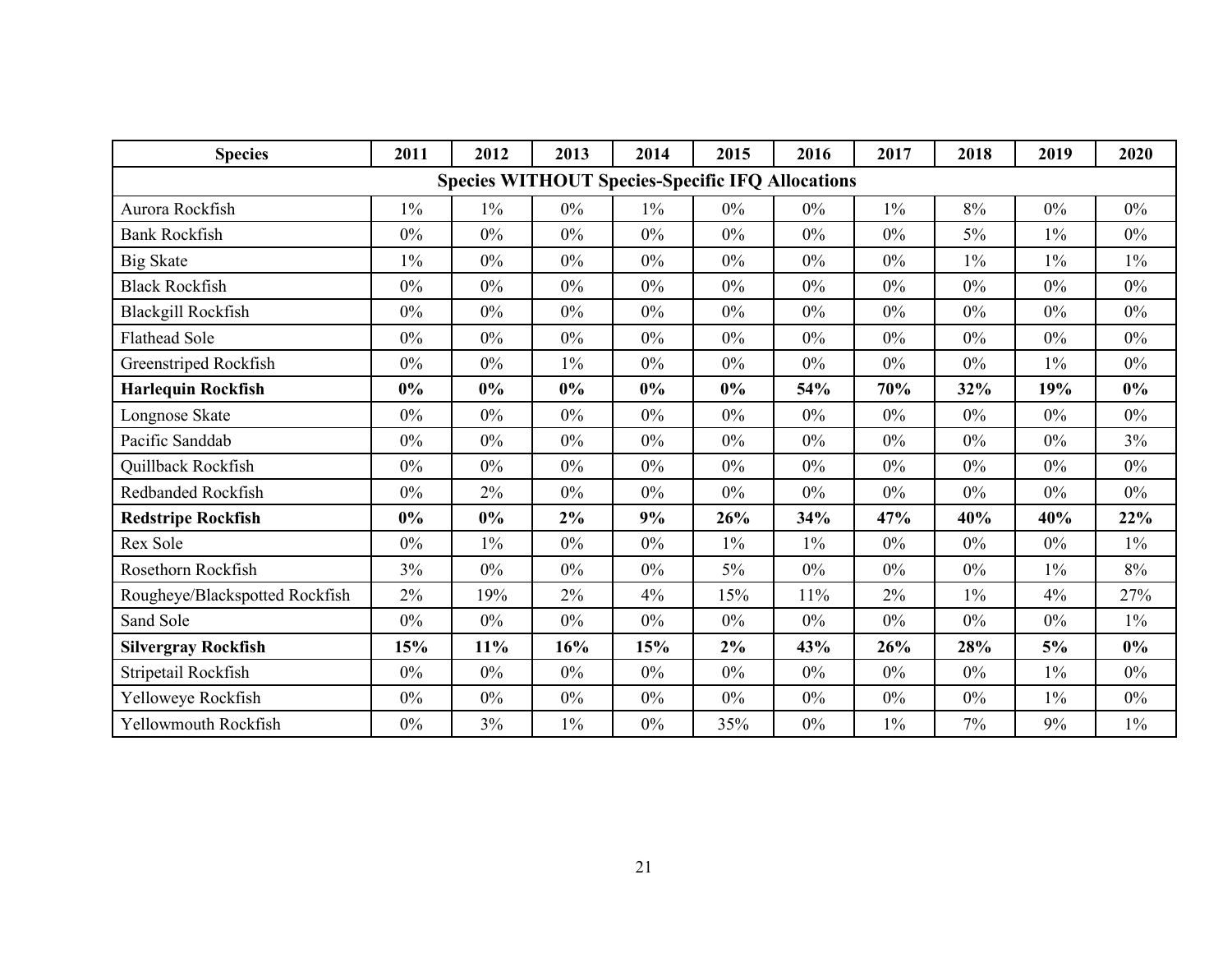**Table A-2. Annual average shoreside whiting mortality for 2011-2020 and 2016-2020 of those groundfish species bolded in Table A-1, their respective 2023 ACLs, and the recent 5-year average shoreside whiting mortality as a percent of those stocks' 2023 ACLs. Italics indicate that the stock is managed within a complex. Bolded stocks are those for which average recent shoreside whiting mortality (2016-2020) constitutes 20 percent or more of the 2023 ACL for that stock.** Data Source = GEMM (mortality); PacFIN (ACLs)

| <b>Stock</b>                                                | <b>Average Shoreside</b><br>Whiting Mortality (mt),<br>2011-2020 | <b>Average Shoreside</b><br>Whiting Mortality (mt),<br>2016-2020         | 2023<br>ACL<br>(mt) a/ | <b>Recent 5-Yr Avg. Shoreside</b><br>Whiting Mortality as % of<br><b>2023 ACL</b> | # of years over OFL<br>contribution $(2017-2020)$ b/ |
|-------------------------------------------------------------|------------------------------------------------------------------|--------------------------------------------------------------------------|------------------------|-----------------------------------------------------------------------------------|------------------------------------------------------|
|                                                             |                                                                  | <b>Stocks WITH IFQ Allocations (or Complex-Level IFQ Allocations)</b>    |                        |                                                                                   |                                                      |
| Darkblotched Rockfish                                       | 32.1                                                             | 54.5                                                                     | 785                    | 7%                                                                                | N/A                                                  |
| Pacific Ocean Perch                                         | 29.6                                                             | 49.1                                                                     | 3,573                  | $1\%$                                                                             | N/A                                                  |
| Redstripe Rockfish North<br>of $40^{\circ}$ 10' N. lat.     | 6.3                                                              | 12.2                                                                     | <i>210</i>             | $\langle$ 1%                                                                      | $\overline{c}$                                       |
| Silvergray Rockfish North<br>of $40^{\circ}$ 10' N. lat.    | 1.4                                                              | 2.4                                                                      | 124                    | $\langle$ 1%                                                                      | $\theta$                                             |
| Rockfish<br>Yellowtail<br>North of $40^{\circ}$ 10' N. lat. | 724.8                                                            | 1,142.3                                                                  | 5,666                  | 20%                                                                               | N/A                                                  |
|                                                             |                                                                  | <b>Stocks WITHOUT IFQ Allocations (or Complex-Level IFQ Allocations)</b> |                        |                                                                                   |                                                      |
| Harlequin Rockfish c/                                       | 0.01                                                             | 0.02                                                                     | $N\!/\!A$              | $N\!/\!A$                                                                         | $N\!/\!A$                                            |
| Pacific Spiny Dogfish                                       | 192.9                                                            | 249.6                                                                    | 1,456                  | 17%                                                                               | N/A                                                  |
| Splitnose Rockfish North of<br>$40^{\circ}$ 10' N. lat.     | 35.1                                                             | 41.6                                                                     | 888                    | $\langle$ 1%                                                                      | $\theta$                                             |

a/ ACL values are rounded to the nearest whole number.

b/ Only for stocks in a complex. The GMT conducted detailed analysis of existing stock complexes and species contributions in Agenda Item E.3.a, GMT [Report 2, November 2021.](https://www.pcouncil.org/documents/2021/11/e-3-a-gmt-report-2-groundfish-management-team-report-on-stock-complexes.pdf/)

c/ Harlequin rockfish has never been assessed and therefore does not have a specified ACL contribution.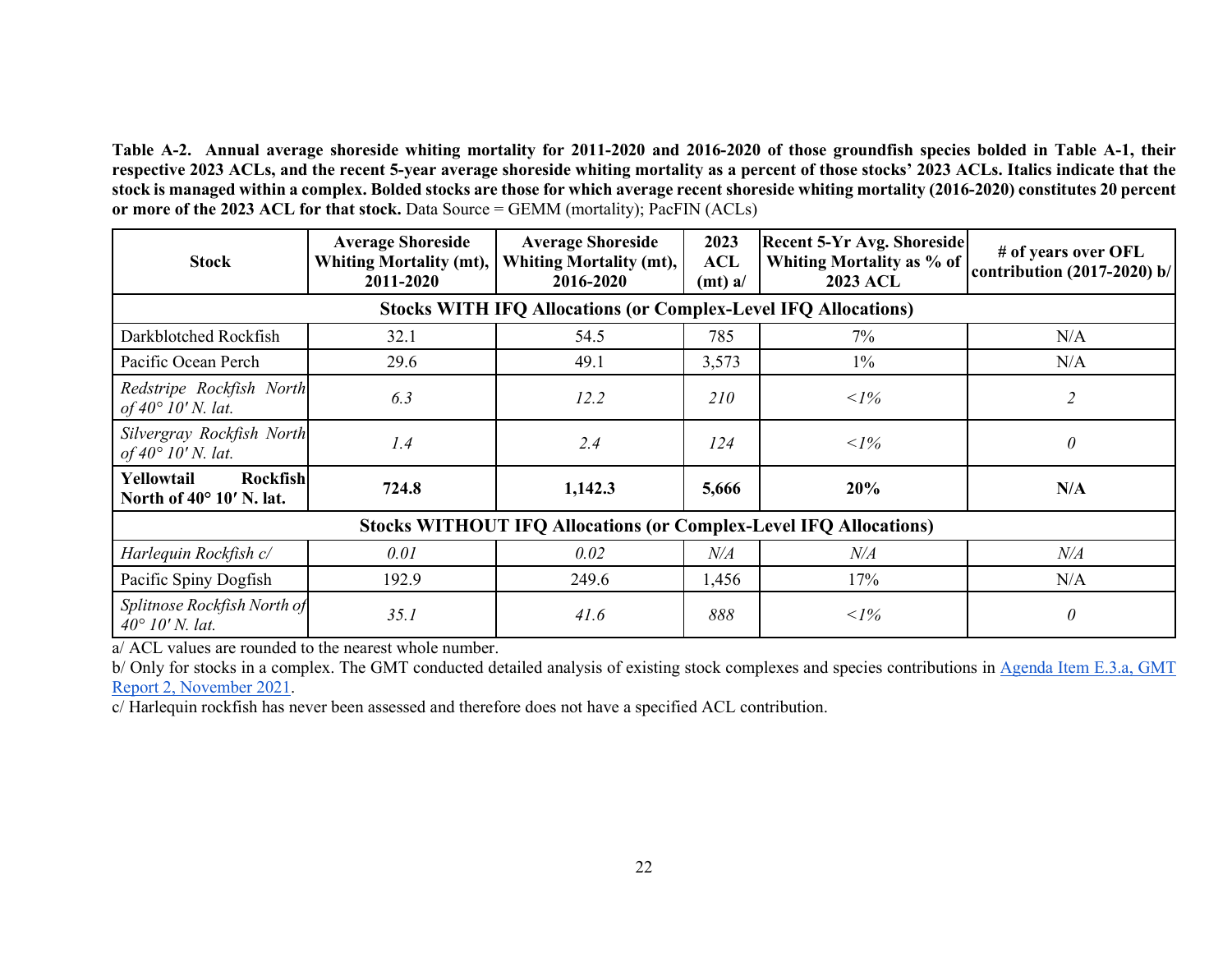## **II. Midwater Rockfish Mortality Tables**

**Table A-3. Percent of total mortality attributed to the midwater rockfish sector of the IFQ fishery, 2012-2020, for groundfish species with average midwater rockfish mortality of 0.01 mt or greater (i.e., non-zero) during those years. There was no data from 2011 for this sector. Bolded species are those with at least two years since 2016 in which midwater rockfish catch was greater than 20 percent of total mortality.** Data Source = GEMM

<span id="page-22-0"></span>

| <b>Species</b>                                          | 2012  | 2013  | 2014  | 2015  | 2016                                                 | 2017  | 2018  | 2019  | 2020  |  |  |
|---------------------------------------------------------|-------|-------|-------|-------|------------------------------------------------------|-------|-------|-------|-------|--|--|
|                                                         |       |       |       |       | <b>Species WITH Species-Specific IFQ Allocations</b> |       |       |       |       |  |  |
| <b>Arrowtooth Flounder</b>                              | $0\%$ | 0%    | 0%    | $0\%$ | 0%                                                   | $0\%$ | $0\%$ | $0\%$ | $0\%$ |  |  |
| Bocaccio Rockfish                                       | $0\%$ | $0\%$ | $0\%$ | 0%    | 0%                                                   | $1\%$ | 3%    | 4%    | $2\%$ |  |  |
| Canary Rockfish                                         | $1\%$ | 4%    | 3%    | $5\%$ | 8%                                                   | 9%    | 11%   | 6%    | 17%   |  |  |
| Chilipepper Rockfish                                    | $0\%$ | $0\%$ | $0\%$ | $0\%$ | $0\%$                                                | 2%    | 2%    | $1\%$ | $0\%$ |  |  |
| Darkblotched Rockfish                                   | $0\%$ | $0\%$ | $0\%$ | $0\%$ | $0\%$                                                | $0\%$ | $0\%$ | $0\%$ | $0\%$ |  |  |
| Dover Sole                                              | $0\%$ | 0%    | 0%    | $0\%$ | 0%                                                   | 0%    | $0\%$ | $0\%$ | $0\%$ |  |  |
| English Sole                                            | $0\%$ | $0\%$ | $0\%$ | $0\%$ | 0%                                                   | $0\%$ | $0\%$ | $0\%$ | $0\%$ |  |  |
| Lingcod                                                 | $0\%$ | 0%    | $0\%$ | $0\%$ | $0\%$                                                | $0\%$ | $0\%$ | $0\%$ | $0\%$ |  |  |
| Longspine Thornyhead                                    | $0\%$ | 0%    | $0\%$ | $0\%$ | $0\%$                                                | $0\%$ | $1\%$ | $0\%$ | $0\%$ |  |  |
| Pacific Cod                                             | $0\%$ | $0\%$ | $0\%$ | $0\%$ | $0\%$                                                | $0\%$ | $0\%$ | $0\%$ | $0\%$ |  |  |
| Pacific Ocean Perch                                     | $0\%$ | 0%    | 0%    | $0\%$ | 0%                                                   | 0%    | 2%    | 2%    | 19%   |  |  |
| Petrale Sole                                            | $0\%$ | $0\%$ | $0\%$ | $0\%$ | 0%                                                   | $0\%$ | $0\%$ | $0\%$ | $0\%$ |  |  |
| Sablefish                                               | $0\%$ | $0\%$ | $0\%$ | $0\%$ | $0\%$                                                | $0\%$ | $0\%$ | $0\%$ | $0\%$ |  |  |
| Shortspine Thornyhead                                   | $0\%$ | 0%    | $0\%$ | $0\%$ | $0\%$                                                | $0\%$ | $1\%$ | $0\%$ | $0\%$ |  |  |
| Splitnose Rockfish                                      | $0\%$ | $0\%$ | $0\%$ | $0\%$ | 0%                                                   | $1\%$ | $1\%$ | $1\%$ | $1\%$ |  |  |
| <b>Widow Rockfish</b>                                   | 5%    | 33%   | 40%   | 54%   | 54%                                                  | 76%   | 89%   | 88%   | 90%   |  |  |
| <b>Yellowtail Rockfish</b>                              | 11%   | 16%   | 37%   | 57%   | 34%                                                  | 30%   | 54%   | 37%   | 39%   |  |  |
| <b>Species WITHOUT Species-Specific IFQ Allocations</b> |       |       |       |       |                                                      |       |       |       |       |  |  |
| Aurora Rockfish                                         | $0\%$ | 0%    | $0\%$ | $0\%$ | $0\%$                                                | $0\%$ | $0\%$ | $0\%$ | $0\%$ |  |  |
| <b>Bank Rockfish</b>                                    | $0\%$ | $0\%$ | $0\%$ | $0\%$ | $0\%$                                                | $0\%$ | $1\%$ | $0\%$ | $0\%$ |  |  |
| <b>Big Skate</b>                                        | $0\%$ | $0\%$ | $0\%$ | $0\%$ | $0\%$                                                | 0%    | $0\%$ | $0\%$ | $0\%$ |  |  |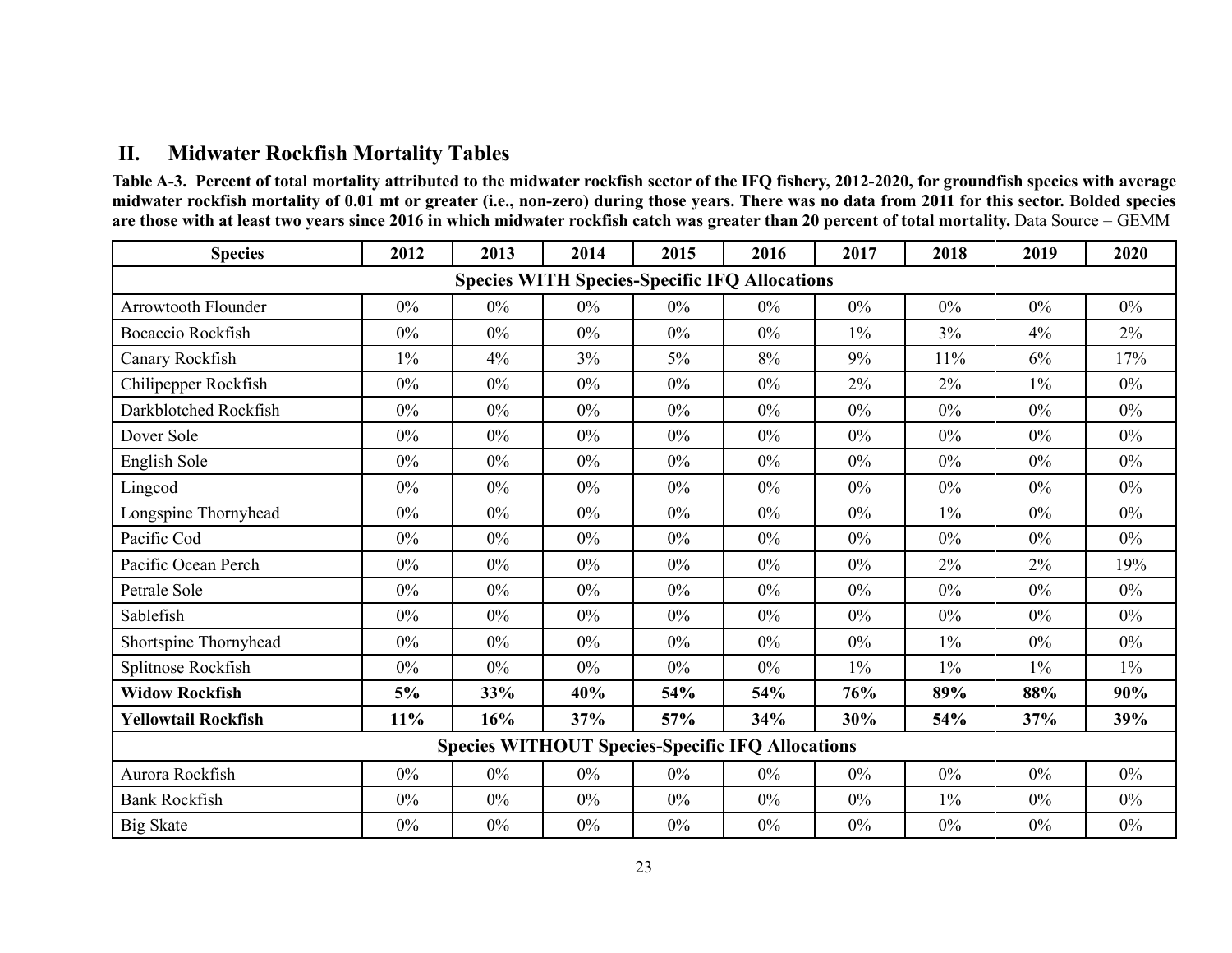| <b>Species</b>                                          | 2012  | 2013  | 2014  | 2015  | 2016  | 2017  | 2018  | 2019  | 2020  |  |  |  |  |
|---------------------------------------------------------|-------|-------|-------|-------|-------|-------|-------|-------|-------|--|--|--|--|
| <b>Black Rockfish</b>                                   | $0\%$ | $0\%$ | $0\%$ | $0\%$ | $0\%$ | $0\%$ | $0\%$ | $0\%$ | $0\%$ |  |  |  |  |
| Blue/Deacon Rockfish                                    | $0\%$ | $0\%$ | $0\%$ | $0\%$ | $0\%$ | $0\%$ | $0\%$ | $0\%$ | $0\%$ |  |  |  |  |
| <b>Species WITHOUT Species-Specific IFQ Allocations</b> |       |       |       |       |       |       |       |       |       |  |  |  |  |
| <b>Flathead Sole</b>                                    | $0\%$ | $0\%$ | $0\%$ | $0\%$ | $0\%$ | $1\%$ | $0\%$ | $0\%$ | $0\%$ |  |  |  |  |
| Greenstriped Rockfish                                   | $0\%$ | $0\%$ | $0\%$ | $0\%$ | $0\%$ | $0\%$ | $0\%$ | $0\%$ | $0\%$ |  |  |  |  |
| Longnose Skate                                          | $0\%$ | $0\%$ | $0\%$ | $0\%$ | $0\%$ | $0\%$ | $0\%$ | $0\%$ | $0\%$ |  |  |  |  |
| Pacific Sanddab                                         | $0\%$ | $0\%$ | $0\%$ | $0\%$ | $0\%$ | $0\%$ | $0\%$ | $0\%$ | $0\%$ |  |  |  |  |
| Pacific Spiny Dogfish                                   | $0\%$ | $0\%$ | $0\%$ | 8%    | $0\%$ | $0\%$ | $0\%$ | 12%   | $0\%$ |  |  |  |  |
| Redbanded Rockfish                                      | $0\%$ | $0\%$ | $0\%$ | $0\%$ | $0\%$ | $0\%$ | $0\%$ | $0\%$ | $0\%$ |  |  |  |  |
| <b>Redstripe Rockfish</b>                               | $0\%$ | $1\%$ | 3%    | 23%   | 16%   | 29%   | 48%   | 48%   | 74%   |  |  |  |  |
| Rex Sole                                                | $0\%$ | $0\%$ | $0\%$ | $0\%$ | $0\%$ | $0\%$ | $0\%$ | $0\%$ | $0\%$ |  |  |  |  |
| Rosethorn Rockfish                                      | $0\%$ | $0\%$ | $0\%$ | $1\%$ | $0\%$ | $0\%$ | $0\%$ | $0\%$ | 36%   |  |  |  |  |
| Rougheye/Blackspotted Rockfish                          | $0\%$ | $0\%$ | $0\%$ | $0\%$ | $0\%$ | $0\%$ | $0\%$ | $0\%$ | $0\%$ |  |  |  |  |
| Silvergray Rockfish                                     | 2%    | $1\%$ | 4%    | 2%    | $1\%$ | 3%    | 20%   | 2%    | $1\%$ |  |  |  |  |
| Stripetail Rockfish                                     | $0\%$ | $0\%$ | $0\%$ | $0\%$ | $0\%$ | $0\%$ | $0\%$ | $1\%$ | $0\%$ |  |  |  |  |
| Yellowmouth Rockfish                                    | $0\%$ | $0\%$ | $0\%$ | $0\%$ | $0\%$ | $0\%$ | 82%   | $1\%$ | 3%    |  |  |  |  |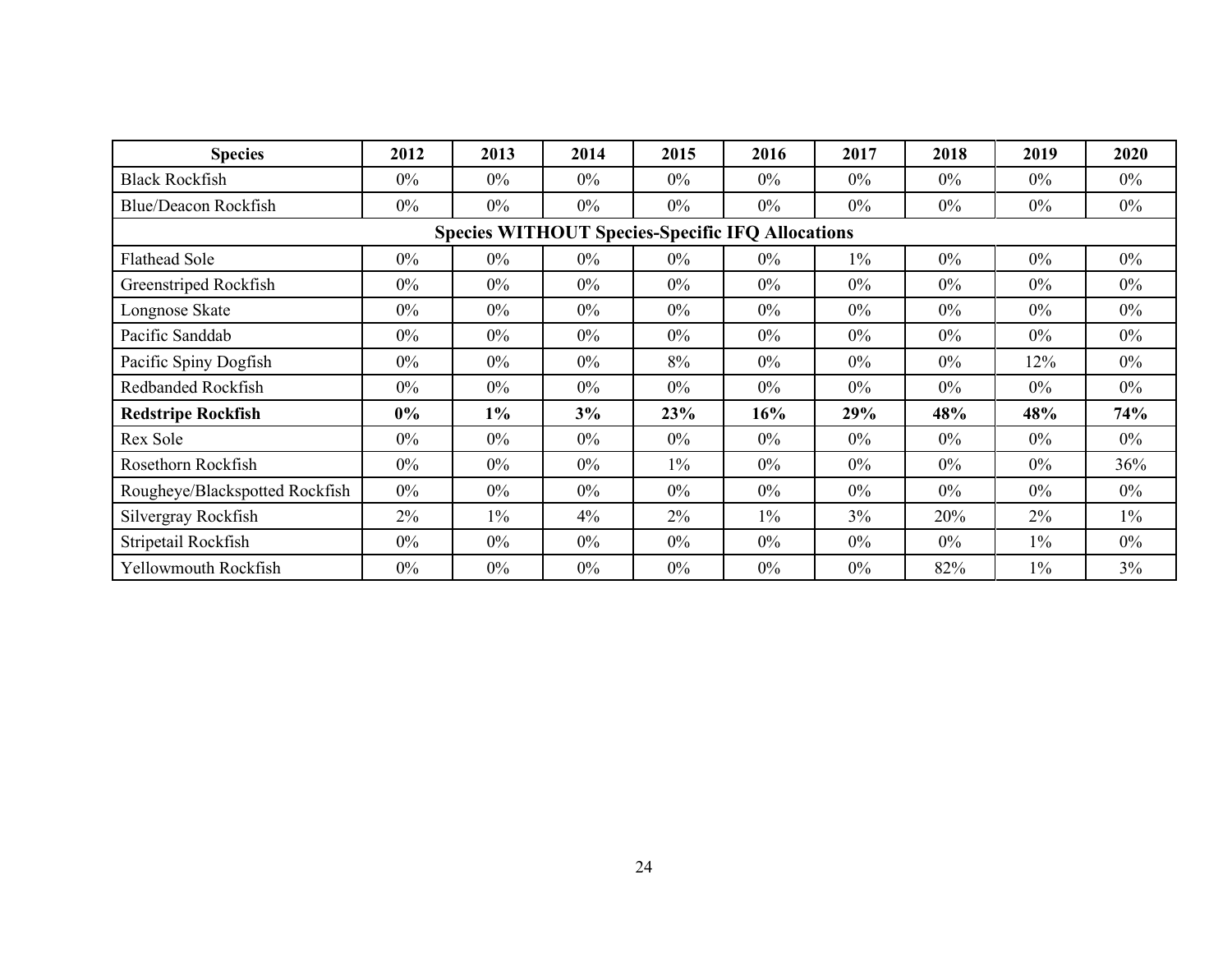**Table A-4. Annual average midwater rockfish mortality for 2012-2020 and 2016-2020 of those groundfish species bolded in Table A-3, their respective 2023 ACLs, and the recent 5-year average midwater rockfish mortality as a percent of those stocks' 2023 ACLs. Italics indicate that the stock is managed within a complex. Bolded stocks are those for which average recent midwater rockfish mortality (2016-2020) constitutes 20 percent or more of the 2023 ACL for that stock.** Data Source = GEMM (mortality); PacFIN (ACLs)

| <b>Stock</b>                                                             | <b>Average Midwater</b><br>Rockfish Mortality (mt), Rockfish Mortality (mt),<br>2011-2020 | <b>Average Midwater</b><br>2016-2020 | <b>Recent 5-Yr Avg. Midwater</b><br><b>2023 ACL</b><br>Rockfish Mortality as % of<br>$(mt)$ a/<br><b>2023 ACL</b> |     | # of years over OFL<br>contribution $(2017-2020)$ b/ |  |  |  |  |  |  |  |
|--------------------------------------------------------------------------|-------------------------------------------------------------------------------------------|--------------------------------------|-------------------------------------------------------------------------------------------------------------------|-----|------------------------------------------------------|--|--|--|--|--|--|--|
| <b>Stocks WITH IFQ Allocations (or Complex-Level IFQ Allocations)</b>    |                                                                                           |                                      |                                                                                                                   |     |                                                      |  |  |  |  |  |  |  |
| Redstripe Rockfish North<br>of $40^{\circ}$ 10' N. lat.                  | 9.6                                                                                       | 17.0                                 | 210                                                                                                               | 8%  |                                                      |  |  |  |  |  |  |  |
| Yellowtail<br>Rockfish<br>North of $40^{\circ}$ 10' N. lat.              | 938.5                                                                                     | 1,256.0                              | 5,666                                                                                                             | 22% | N/A                                                  |  |  |  |  |  |  |  |
| <b>Widow Rockfish</b>                                                    | 3,533.3                                                                                   | 6,168.2                              | 12,624                                                                                                            | 49% | N/A                                                  |  |  |  |  |  |  |  |
| <b>Stocks WITHOUT IFQ Allocations (or Complex-Level IFQ Allocations)</b> |                                                                                           |                                      |                                                                                                                   |     |                                                      |  |  |  |  |  |  |  |
|                                                                          | <b>NONE</b>                                                                               |                                      |                                                                                                                   |     |                                                      |  |  |  |  |  |  |  |

a/ ACL values are rounded to the nearest whole number.

b/ Only for stocks in a complex. The GMT conducted detailed analysis of existing stock complexes and species contributions in Agenda Item E.3.a, GMT [Report 2, November 2021.](https://www.pcouncil.org/documents/2021/11/e-3-a-gmt-report-2-groundfish-management-team-report-on-stock-complexes.pdf/)

## **III. At-Sea Pacific Whiting Mortality Tables**

**Table A-5. Percent of total mortality attributed to the at-sea Pacific whiting sectors, 2011-2020, for groundfish species with average catches greater than 0.01 mt in those sectors during those years. Bolded species are those with at least two years in which at-sea mortality was at least than 20 percent of total mortality.**

<span id="page-24-0"></span>

| <b>Species</b>                                          | 2011  | 2012  | 2013  | 2014  | 2015  | 2016  | 2017 | 2018  | 2019  | 2020  |  |
|---------------------------------------------------------|-------|-------|-------|-------|-------|-------|------|-------|-------|-------|--|
| <b>Bycatch Species WITH Species-Specific Set-Asides</b> |       |       |       |       |       |       |      |       |       |       |  |
| Arrowtooth Flounder                                     | $2\%$ | $0\%$ | $1\%$ | $1\%$ | $4\%$ | $1\%$ | 10/0 | 5%    | 4%    | $1\%$ |  |
| Canary Rockfish                                         | $1\%$ | $1\%$ | $1\%$ | $1\%$ | 0%    | $1\%$ | 2%   | $1\%$ | $1\%$ | $0\%$ |  |
| Darkblotched Rockfish                                   | 10%   | 2%    | 5%    | 8%    | 5%    | 4%    | 16%  | 19%   | 18%   | 11%   |  |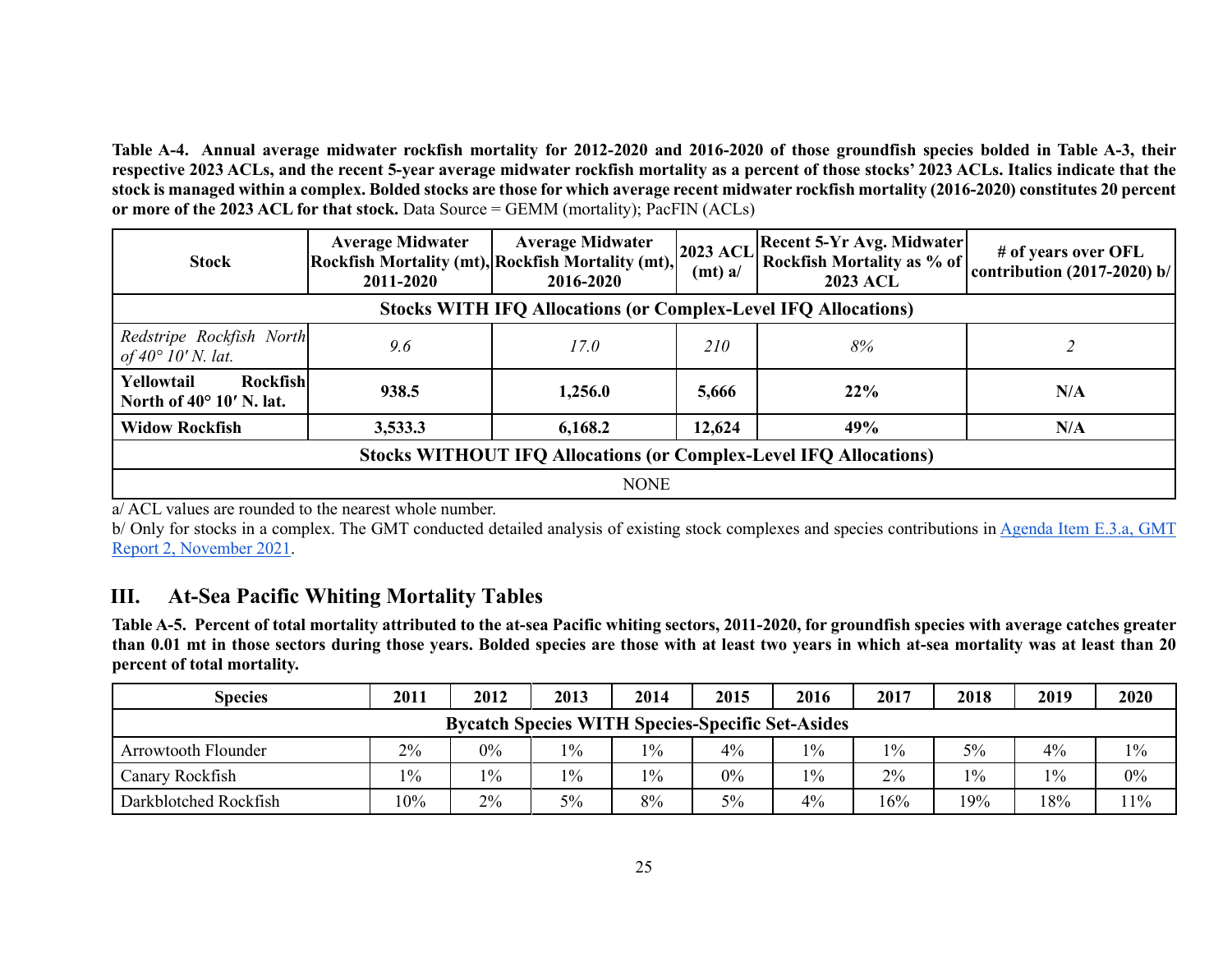| <b>Species</b>                                             | 2011  | 2012  | 2013  | 2014  | 2015                                                    | 2016  | 2017  | 2018  | 2019  | 2020  |  |
|------------------------------------------------------------|-------|-------|-------|-------|---------------------------------------------------------|-------|-------|-------|-------|-------|--|
|                                                            |       |       |       |       | <b>Bycatch Species WITH Species-Specific Set-Asides</b> |       |       |       |       |       |  |
| Dover Sole                                                 | $0\%$ | $0\%$ | $0\%$ | $0\%$ | $0\%$                                                   | $0\%$ | $0\%$ | $0\%$ | $0\%$ | $0\%$ |  |
| Lingcod                                                    | $0\%$ | $0\%$ | $0\%$ | $0\%$ | $0\%$                                                   | $0\%$ | $0\%$ | $0\%$ | $0\%$ | $0\%$ |  |
| <b>Pacific Ocean Perch</b>                                 | 12%   | 8%    | 9%    | 7%    | 14%                                                     | 15%   | 21%   | 37%   | 23%   | $1\%$ |  |
| Sablefish                                                  | $0\%$ | $0\%$ | $0\%$ | $0\%$ | $0\%$                                                   | $0\%$ | 3%    | 2%    | $1\%$ | $0\%$ |  |
| Shortspine Thornyhead                                      | $1\%$ | $0\%$ | 2%    | 2%    | $1\%$                                                   | $1\%$ | $2\%$ | $8\%$ | 8%    | $2\%$ |  |
| Widow Rockfish                                             | 17%   | 28%   | 6%    | 8%    | 4%                                                      | 18%   | 7%    | 2%    | $2\%$ | $1\%$ |  |
| Yellowtail Rockfish                                        | 6%    | 3%    | 18%   | 3%    | 4%                                                      | 4%    | 9%    | 6%    | $8\%$ | 4%    |  |
| <b>Bycatch Species WITHOUT Species-Specific Set-Asides</b> |       |       |       |       |                                                         |       |       |       |       |       |  |
| Aurora Rockfish                                            | $0\%$ | 0%    | $0\%$ | $0\%$ | 0%                                                      | 0%    | $0\%$ | $1\%$ | $1\%$ | $0\%$ |  |
| <b>Bank Rockfish</b>                                       | $0\%$ | $0\%$ | $0\%$ | $0\%$ | $0\%$                                                   | $0\%$ | $0\%$ | $0\%$ | 0%    | $0\%$ |  |
| <b>Big Skate</b>                                           | $0\%$ | $0\%$ | $0\%$ | $1\%$ | $0\%$                                                   | $0\%$ | $1\%$ | $1\%$ | $1\%$ | $1\%$ |  |
| <b>Blackgill Rockfish</b>                                  | $0\%$ | 0%    | $0\%$ | $0\%$ | $0\%$                                                   | $0\%$ | $0\%$ | $0\%$ | $1\%$ | $0\%$ |  |
| <b>Bocaccio Rockfish</b>                                   | $0\%$ | 0%    | $0\%$ | $0\%$ | 0%                                                      | $0\%$ | $0\%$ | $1\%$ | 2%    | $1\%$ |  |
| Chilipepper Rockfish                                       | $0\%$ | $0\%$ | $0\%$ | $0\%$ | $0\%$                                                   | 2%    | $5\%$ | $1\%$ | $1\%$ | $0\%$ |  |
| English Sole                                               | $0\%$ | $0\%$ | $0\%$ | $0\%$ | 0%                                                      | $0\%$ | $0\%$ | $0\%$ | $0\%$ | $0\%$ |  |
| <b>Flathead Sole</b>                                       | $0\%$ | $0\%$ | $0\%$ | $0\%$ | 0%                                                      | $0\%$ | $0\%$ | $0\%$ | $0\%$ | $0\%$ |  |
| <b>Harlequin Rockfish</b>                                  | $0\%$ | 39%   | 87%   | 100%  | $0\%$                                                   | 29%   | 12%   | 36%   | 36%   | $0\%$ |  |
| Longspine Thornyhead                                       | $0\%$ | $0\%$ | $0\%$ | $0\%$ | $0\%$                                                   | $0\%$ | $0\%$ | $0\%$ | $0\%$ | $0\%$ |  |
| Pacific Cod                                                | $0\%$ | 0%    | $0\%$ | $0\%$ | 0%                                                      | $0\%$ | $0\%$ | $0\%$ | $0\%$ | $0\%$ |  |
| Pacific Sanddab                                            | $0\%$ | $0\%$ | $0\%$ | $0\%$ | $0\%$                                                   | $0\%$ | $0\%$ | $0\%$ | $0\%$ | $0\%$ |  |
| <b>Pacific Spiny Dogfish</b>                               | 45%   | 21%   | 15%   | 9%    | 14%                                                     | 24%   | 28%   | 49%   | 37%   | 19%   |  |
| Redbanded Rockfish                                         | $0\%$ | $0\%$ | $0\%$ | $0\%$ | $0\%$                                                   | $0\%$ | $0\%$ | $1\%$ | $0\%$ | $0\%$ |  |
| Redstripe Rockfish                                         | $0\%$ | $1\%$ | 22%   | 2%    | 5%                                                      | 26%   | 3%    | $8\%$ | $1\%$ | $0\%$ |  |
| Rex Sole                                                   | $1\%$ | $1\%$ | 2%    | 2%    | $1\%$                                                   | $0\%$ | $1\%$ | 6%    | 7%    | $1\%$ |  |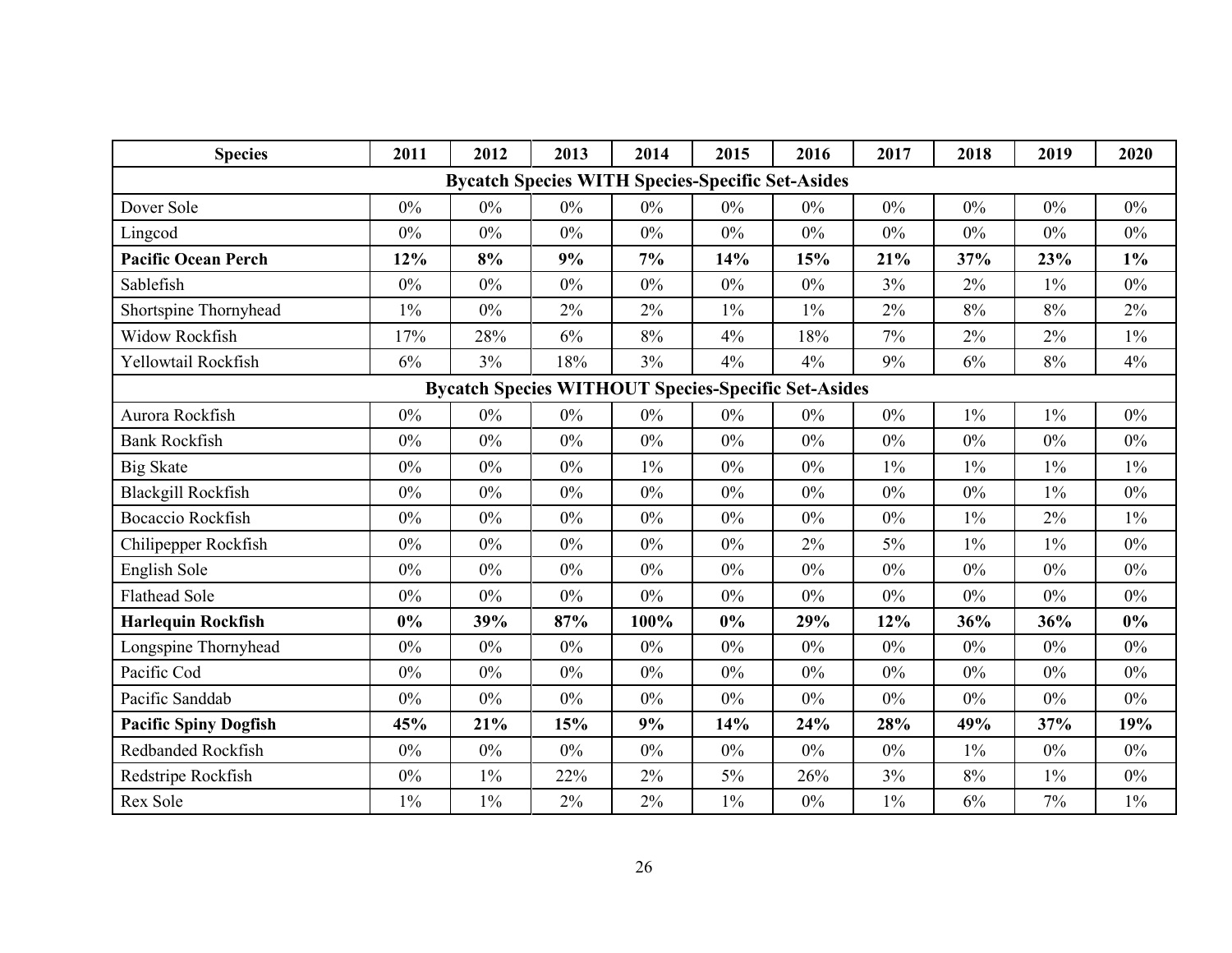| <b>Species</b>                                          | 2011  | 2012  | 2013  | 2014  | 2015  | 2016  | 2017  | 2018  | 2019  | 2020  |  |  |  |
|---------------------------------------------------------|-------|-------|-------|-------|-------|-------|-------|-------|-------|-------|--|--|--|
| <b>Bycatch Species WITH Species-Specific Set-Asides</b> |       |       |       |       |       |       |       |       |       |       |  |  |  |
| <b>Rougheye/Blackspotted Rockfish</b>                   | 37%   | 22%   | 11%   | 6%    | 16%   | 20%   | 24%   | 67%   | 55%   | 39%   |  |  |  |
| Sharpchin Rockfish                                      | $0\%$ | $0\%$ | $0\%$ | $0\%$ | $0\%$ | $0\%$ | $0\%$ | $0\%$ | $0\%$ | $0\%$ |  |  |  |
| Shortraker Rockfish                                     | $1\%$ | 2%    | $0\%$ | $0\%$ | $0\%$ | $0\%$ | $0\%$ | $1\%$ | 10%   | $1\%$ |  |  |  |
| Silvergray Rockfish                                     | 22%   | 19%   | 4%    | 4%    | 33%   | 5%    | 8%    | 9%    | $1\%$ | $0\%$ |  |  |  |
| <b>Splitnose Rockfish</b>                               | 17%   | 18%   | 21%   | 13%   | 9%    | 35%   | 49%   | 47%   | 36%   | 13%   |  |  |  |
| Stripetail Rockfish                                     | $0\%$ | 0%    | $0\%$ | $0\%$ | $0\%$ | $0\%$ | $0\%$ | $1\%$ | $0\%$ | $0\%$ |  |  |  |
| Yellowmouth Rockfish                                    | 4%    | 3%    | $0\%$ | $0\%$ | $0\%$ | 2%    | $5\%$ | 7%    | $1\%$ | $0\%$ |  |  |  |